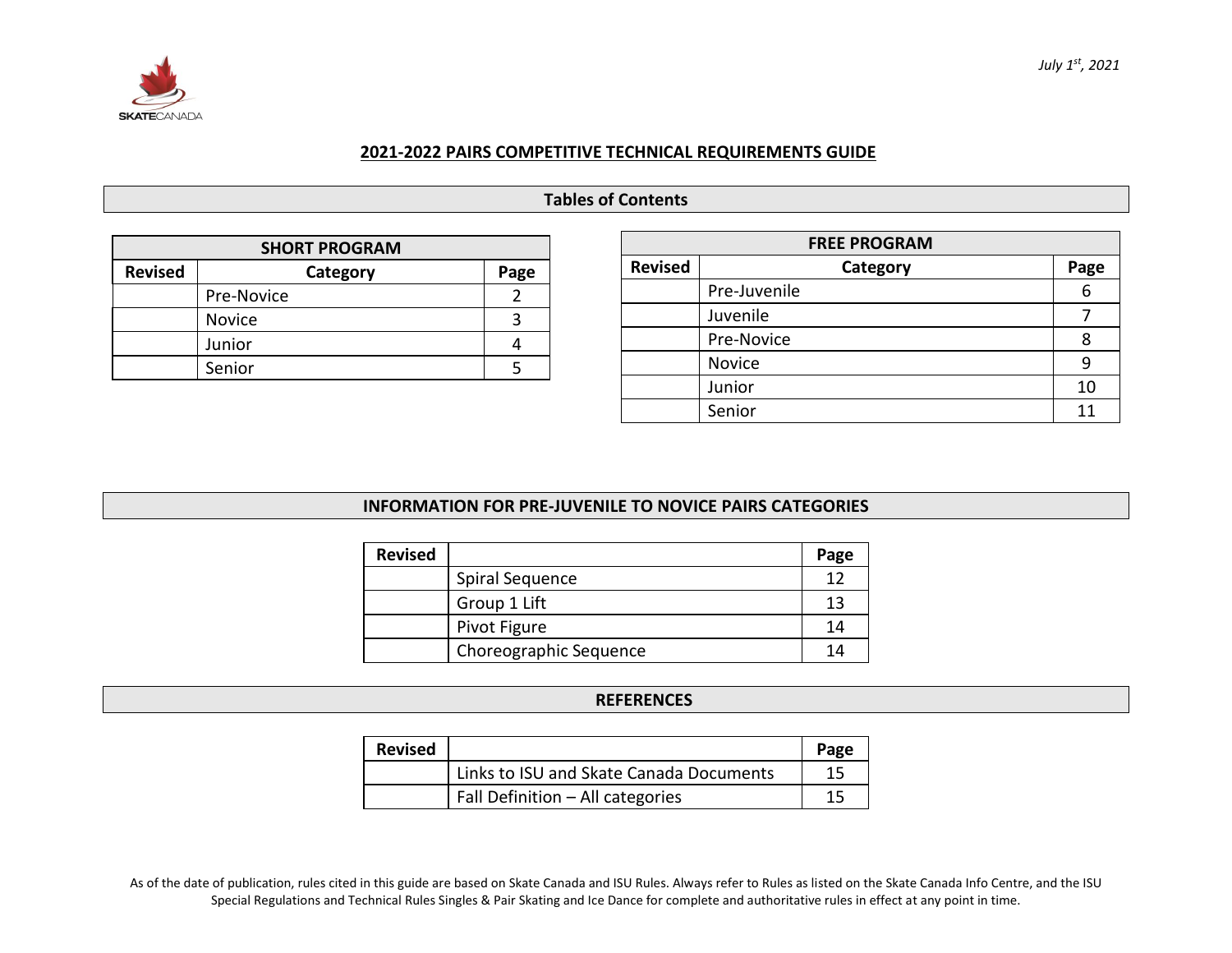

# Pre-Novice Pairs (2:40 ±0:10)

| <b>Bonus:</b> Fully rotated or landed on the quarter (q) 2A jump $(+1.0)$ |                                                                                                                              |                                             |                                                                                                |                                                                |                                   |                                                    |  |
|---------------------------------------------------------------------------|------------------------------------------------------------------------------------------------------------------------------|---------------------------------------------|------------------------------------------------------------------------------------------------|----------------------------------------------------------------|-----------------------------------|----------------------------------------------------|--|
| <b>REQUIRED</b><br><b>ELEMENTS</b>                                        | <b>Minimum Requirements</b>                                                                                                  | <b>Limitations</b>                          | Error                                                                                          | <b>Penalty</b>                                                 | <b>Example</b>                    | Grade of<br><b>Execution (GOE)</b>                 |  |
|                                                                           | Min. 1 rev by man                                                                                                            | Max Level 2                                 | Less than 1 rev by man                                                                         | No value                                                       | $(1-4)Li$                         |                                                    |  |
|                                                                           | All features must be                                                                                                         |                                             | Wrong take-off                                                                                 | Element invalidated                                            | $5Li(B-2)*$                       |                                                    |  |
| <b>LIFT</b><br>Must be from                                               | completed by 31/2 revs.<br>Feature #1 may extend to 41/2<br>revs                                                             | No credit<br>feature:                       | Carry lift included                                                                            | Feature not awarded                                            | $(1-4)Li(B-2)$                    |                                                    |  |
| Group 1, 2, 3 or 4                                                        | Full extension of lifting arm(s)                                                                                             | Change of<br>rotational<br>direction by the | Illegal lift or grip                                                                           | No higher than level Base and<br>deduction for Illegal element | $(1-4)$ LiB                       |                                                    |  |
|                                                                           | for Grp 3 & 4                                                                                                                | man                                         | Lifting arm begins to bend<br>(excluding while changing hold/position)                         | Lift is concluded, level is<br>unrestricted                    | $(1-4)Li(B-2)$                    |                                                    |  |
| <b>TWIST</b>                                                              | Take off must be a Flip or                                                                                                   | <b>Max Level 2</b>                          | Axel take-off                                                                                  | Element invalidated                                            | $(1-2)Tw(B-2)*$                   |                                                    |  |
| Single or Double                                                          | Lutz                                                                                                                         |                                             | Wrong number of revs                                                                           | Element invalidated                                            | $3Tw(B-2)*$                       |                                                    |  |
| <b>THROW</b>                                                              |                                                                                                                              |                                             | Wrong number of revs                                                                           | Element invalidated                                            | 3STh*                             |                                                    |  |
| Any Single or<br>Double (No 2A)                                           |                                                                                                                              |                                             | 2ATh                                                                                           | Element invalidated                                            | 2ATh*                             |                                                    |  |
| <b>SOLO JUMP</b><br>Single Axel or any<br>Double                          |                                                                                                                              |                                             | Wrong number of revs                                                                           | Element invalidated                                            | $1\mathsf{L}z^*$                  |                                                    |  |
|                                                                           |                                                                                                                              |                                             | No change of foot by 1 or both                                                                 | Element invalidated                                            | $(F)$ CoSp $(B-2)*$               | Minimum 3/3                                        |  |
| <b>SOLO SPIN</b>                                                          | (F)CCoSp must consist of only<br>1 change of foot and at least<br>one change of different basic<br>position by both partners | Max Level 2                                 | More than 1 change of foot by 1 or both                                                        | Element invalidated                                            | (F)CCoSp (B-<br>$2)$ <sup>*</sup> | revs                                               |  |
| <b>COMBO</b>                                                              |                                                                                                                              |                                             | 1 or both do not have 2 revs in at least 2 different<br>basic positions and/or 3 revs per foot | No value                                                       | (F)CCoSp                          | Penalty:<br><b>GOE reduction for</b><br>"Less than |  |
|                                                                           |                                                                                                                              |                                             | 1 or both has only 2 basic positions (with at least 2<br>revs in each)                         | Base value is reduced and<br>indicated with "V"                | (F)CCoSp (B-<br>2)V               | required<br>revolutions"                           |  |
|                                                                           |                                                                                                                              |                                             | Woman never reaches her low position.                                                          | No value                                                       |                                   |                                                    |  |
|                                                                           |                                                                                                                              |                                             | Man's knees not clearly bent for 1 rev                                                         | No value                                                       |                                   |                                                    |  |
|                                                                           |                                                                                                                              |                                             | Man's hold is with opposite hand                                                               | No value                                                       |                                   |                                                    |  |
| <b>DEATH SPIRAL</b>                                                       | Any Death Spiral                                                                                                             | <b>Max Level 2</b>                          | Man's holding arm not extended for 1 rev                                                       | No value                                                       |                                   |                                                    |  |
|                                                                           | (Pivot Figure not allowed)                                                                                                   |                                             | Woman loses edge & goes to boot or knee                                                        | Element is concluded                                           |                                   |                                                    |  |
|                                                                           |                                                                                                                              |                                             | Man changes pivot position<br>Man's anchored pivot re-positions or blade touches<br>the ice    | Element is concluded<br>Element is concluded                   |                                   |                                                    |  |
| <b>STEP</b><br><b>SEQUENCE</b>                                            | Must fully utilize the ice                                                                                                   |                                             | Does not fully utilize the ice                                                                 | No value                                                       | StSa                              |                                                    |  |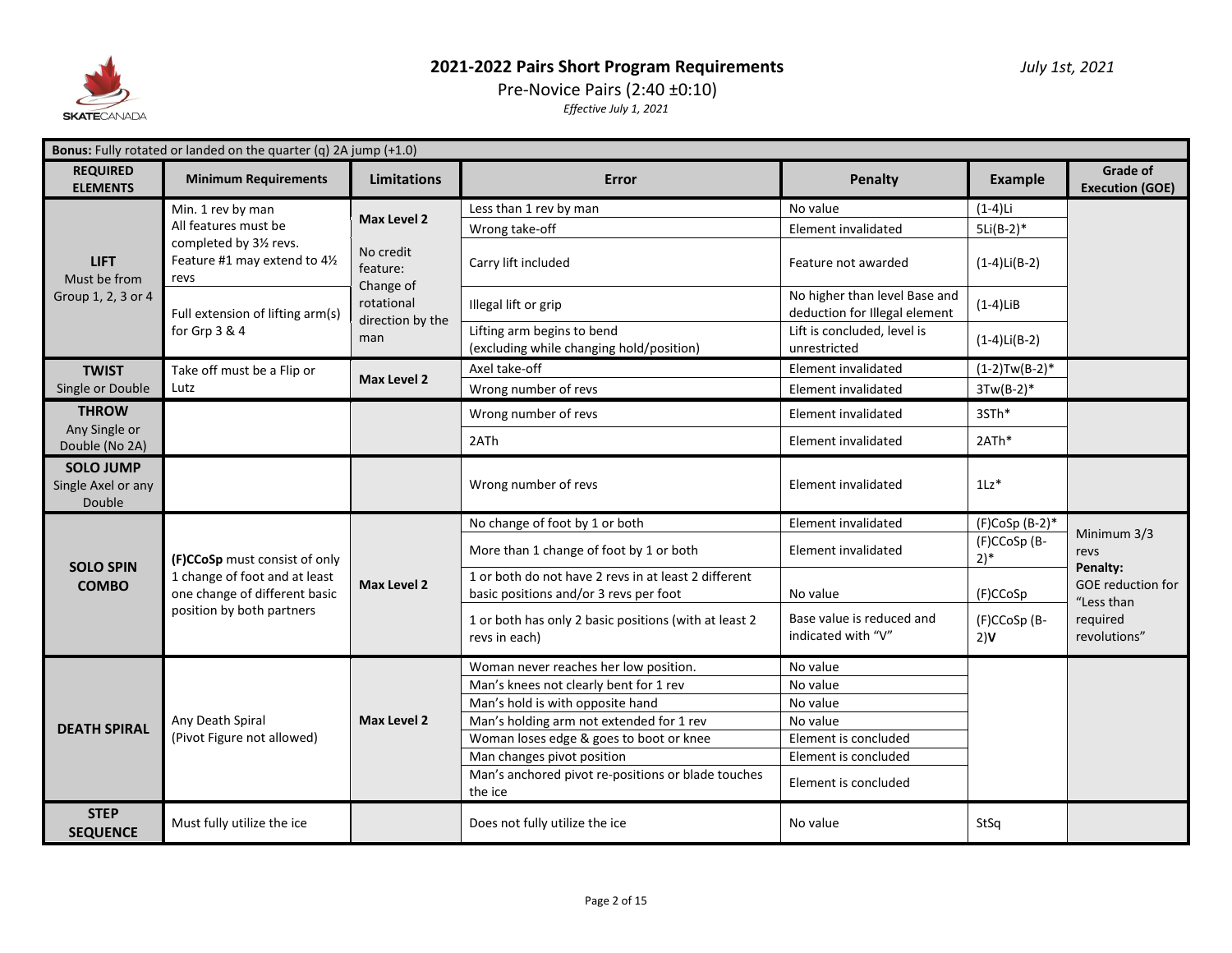

Novice Pairs (2:40 ±0:10)

| <b>REQUIRED</b><br><b>ELEMENTS</b> | <b>Minimum Requirements</b>                                    | Limitations                                  | Error                                                                                             | Penalty                                                        | Example              | <b>Grade of</b><br><b>Execution (GOE)</b> |
|------------------------------------|----------------------------------------------------------------|----------------------------------------------|---------------------------------------------------------------------------------------------------|----------------------------------------------------------------|----------------------|-------------------------------------------|
|                                    | Min. 1 rev by man                                              |                                              | Less than 1 rev by man                                                                            | No value                                                       | 4Li                  |                                           |
|                                    | All features must be<br>completed by 31/2 revs.                |                                              | Wrong take-off                                                                                    | Element invalidated                                            | 3Li (B-4)*           |                                           |
| <b>LIFT</b><br>Any Hand to         | Feature #1 may extend to 41/2<br>revs                          | No credit feature:                           | Carry lift included                                                                               | Feature not awarded                                            | 4Li (B-4)            |                                           |
| Hand take-off<br>$(Grp_4)$         | Full extension of lifting arm(s)                               | Change of rotational<br>direction by the man | Illegal lift or grip                                                                              | No higher than level Base and<br>deduction for Illegal element | 4Li B                |                                           |
|                                    | Hand to hand position                                          |                                              | Lifting arm begins to bend<br>(excluding while changing hold/position)                            | Lift is concluded, level is<br>unrestricted                    | 4Li (NV-4)           |                                           |
| <b>TWIST</b>                       |                                                                |                                              | Axel take-off                                                                                     | Element invalidated                                            | $2Tw (B-4)*$         |                                           |
| Single<br>or<br>Double             | Take off must be a Flip or Lutz                                |                                              | Wrong number of revs                                                                              | Element invalidated                                            | 3Tw B-4)*            |                                           |
| <b>THROW</b><br>25                 |                                                                |                                              | Wrong number of revs                                                                              | Element invalidated                                            | 3STh*                |                                           |
| <b>SOLO JUMP</b><br>$2F$ or 2A     |                                                                |                                              | Wrong number of revs                                                                              | Element invalidated                                            | $1F^*$               |                                           |
|                                    |                                                                |                                              | No change of foot by 1 or both                                                                    | Element invalidated                                            | $(F)$ CoSp $(B-4)^*$ |                                           |
|                                    | (F)CCoSp must consist of only                                  |                                              | More than 1 change of foot by 1 or both                                                           | Element invalidated                                            | $(F)CCoSp(B-4)*$     |                                           |
| <b>SOLO</b><br><b>SPIN COMBO</b>   | 1 change of foot and at least<br>one change of different basic |                                              | 1 or both do not have 2 revs in at least 2<br>different basic positions and/or 3 revs per<br>foot | No value                                                       | (F)CCoSp             | Minimum 4/4 revs                          |
|                                    | position by both partners                                      |                                              | 1 or both has only 2 basic positions (with at<br>least 2 revs in each)                            | Base value is reduced and<br>indicated with "V"                | (F)CCoSp (B-4)V      |                                           |
|                                    |                                                                |                                              | Wrong death spiral                                                                                | Element invalidated                                            | BiDs (B-4)*          |                                           |
|                                    |                                                                |                                              | Woman never reaches her low position                                                              | No value                                                       | <b>BoDs</b>          |                                           |
|                                    |                                                                |                                              | Man's knees not clearly bent for 1 rev                                                            | No value                                                       | <b>BoDs</b>          |                                           |
| <b>DEATH SPIRAL</b>                |                                                                |                                              | Man's hold is with opposite hand                                                                  | No value                                                       | <b>BoDs</b>          |                                           |
| <b>Backward</b>                    |                                                                |                                              | Man's holding arm not extended for 1 rev                                                          | No value                                                       | <b>BoDs</b>          |                                           |
| Outside                            |                                                                |                                              | Woman loses edge & goes to boot or knee                                                           | Element is concluded                                           | BoDs (NV-4)          |                                           |
|                                    |                                                                |                                              | Man changes pivot position                                                                        | Element is concluded                                           | BoDs (NV-4)          |                                           |
|                                    |                                                                |                                              | Man's anchored pivot re-positions or blade<br>touches the ice                                     | Element is concluded                                           | BoDs (NV-4)          |                                           |
| <b>STEP SEQUENCE</b>               | Must fully utilize the ice                                     |                                              | Does not fully utilize the ice                                                                    | No value                                                       | StSq                 |                                           |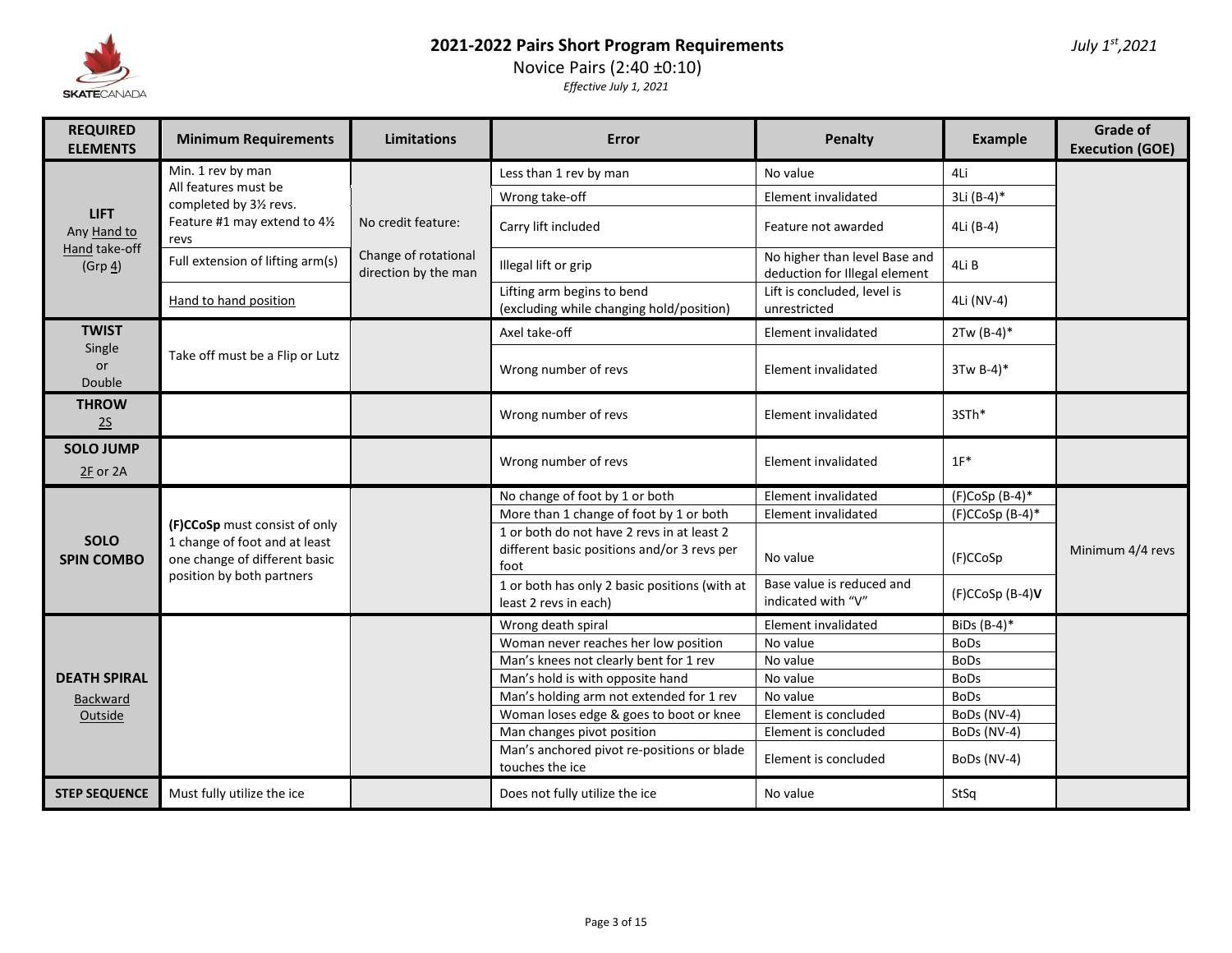

# Junior Pairs (2:40 ±0:10) *Effective July 1, 2021*

| <b>REQUIRED</b><br><b>ELEMENTS</b> | <b>Minimum</b><br><b>Requirements</b>                                              | <b>Limitations</b> | Error                                                                                             | Penalty                                                        | <b>Example</b>      | <b>Grade of Execution</b><br>(GOE) |
|------------------------------------|------------------------------------------------------------------------------------|--------------------|---------------------------------------------------------------------------------------------------|----------------------------------------------------------------|---------------------|------------------------------------|
|                                    | Min. 1 rev by man                                                                  |                    | Less than 1 rev by man                                                                            | No value                                                       | 4Li                 |                                    |
|                                    | All features must be                                                               |                    | Wrong take-off                                                                                    | Element invalidated                                            | 3Li (B-4)*          |                                    |
| <b>LIFT</b><br>Any Hand to Hand    | completed by 31/2 revs.<br>Feature #1 may extend to<br>41/ <sub>2</sub> revs       |                    | Carry lift included                                                                               | Feature not awarded                                            | 4Li (B-4)           |                                    |
| take-off<br>$(Grp_4)$              | Full extension of lifting<br>arm(s)                                                |                    | Illegal lift or grip                                                                              | No higher than level Base and<br>deduction for Illegal element | 4Li B               |                                    |
|                                    | Hand to hand position                                                              |                    | Lifting arm begins to bend<br>(excluding while changing hold/position)                            | Lift is concluded, level is<br>unrestricted                    | 4Li (NV-4)          |                                    |
| <b>TWIST</b>                       | Take off must be a Flip or                                                         |                    | Axel take-off                                                                                     | <b>Element invalidated</b>                                     | $(2-3)$ Tw $(B-4)*$ |                                    |
| Double or Triple                   | Lutz                                                                               |                    | Wrong number of revs                                                                              | Element invalidated                                            | 1Tw $(B-4)^*$       |                                    |
| <b>THROW</b><br>2S or 3S           |                                                                                    |                    | Wrong number of revs                                                                              | Element invalidated                                            | 1STh*               |                                    |
| <b>SOLO JUMP</b><br>$2F$ or 2A     |                                                                                    |                    | Wrong number of revs                                                                              | Element invalidated                                            | $1A^*$              |                                    |
|                                    |                                                                                    |                    | No change of foot by 1 or both                                                                    | Element invalidated                                            | $(F)CoSp(B-4)$ **   |                                    |
|                                    | (F)CCoSp must consist of                                                           |                    | More than 1 change of foot by 1 or both                                                           | Element invalidated                                            | $(F)CCoSp (B-4)$ ** |                                    |
| <b>SOLO</b><br><b>SPIN COMBO</b>   | only 1 change of foot and<br>at least one change of<br>different basic position by |                    | 1 or both do not have 2 revs in at least 2<br>different basic positions and/or 3 revs per<br>foot | No value                                                       | (F)CCoSp            | Minimum 5/5 revs                   |
|                                    | both partners                                                                      |                    | 1 or both has only 2 basic positions (with at<br>least 2 revs in each)                            | Base value is reduced and<br>indicated with "V"                | $(F)CCoSp(B-4)V$    |                                    |
|                                    |                                                                                    |                    | Wrong death spiral                                                                                | Element invalidated                                            | BiDs (B-4)*         |                                    |
|                                    |                                                                                    |                    | Woman never reaches her low position                                                              | No value                                                       | <b>BoDs</b>         |                                    |
|                                    |                                                                                    |                    | Man's knees not clearly bent for 1 rev                                                            | No value                                                       | <b>BoDs</b>         |                                    |
| <b>DEATH SPIRAL</b>                |                                                                                    |                    | Man's hold is with opposite hand                                                                  | No value                                                       | <b>BoDs</b>         |                                    |
| <b>Backward Outside</b>            |                                                                                    |                    | Man's holding arm not extended for 1 rev                                                          | No value                                                       | <b>BoDs</b>         |                                    |
|                                    |                                                                                    |                    | Woman loses edge & goes to boot or knee                                                           | Element is concluded                                           | BoDs (NV-4)         |                                    |
|                                    |                                                                                    |                    | Man changes pivot position                                                                        | Element is concluded                                           | BoDs (NV-4)         |                                    |
|                                    |                                                                                    |                    | Man's anchored pivot re-positions or blade<br>touches the ice                                     | Element is concluded                                           | BoDs (NV-4)         |                                    |
| <b>STEP SEQUENCE</b>               | Must fully utilize the ice                                                         |                    | Does not fully utilize the ice                                                                    | No value                                                       | StSq                |                                    |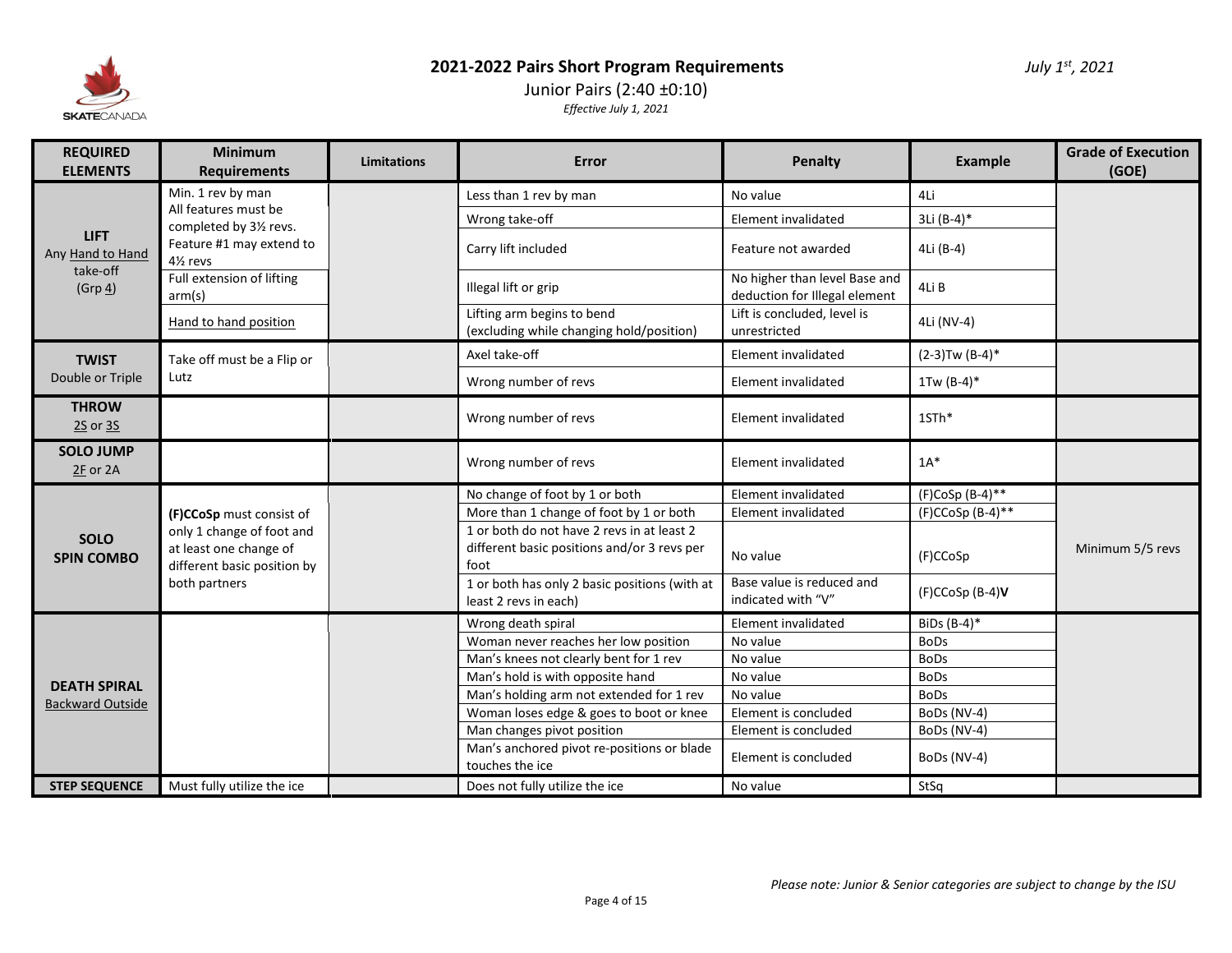

# Senior Pairs (2:40 ±0:10) *Effective July 1, 2021*

| <b>REQUIRED</b><br><b>ELEMENTS</b>       | <b>Minimum</b><br><b>Requirements</b>                                                                          | <b>Limitations</b> | Error                                                                                             | Penalty                                                        | <b>Example</b>       | <b>Grade of Execution</b><br>(GOE) |
|------------------------------------------|----------------------------------------------------------------------------------------------------------------|--------------------|---------------------------------------------------------------------------------------------------|----------------------------------------------------------------|----------------------|------------------------------------|
|                                          | Min. 1 rev by man                                                                                              |                    | Less than 1 rev by man                                                                            | No value                                                       | 4Li                  |                                    |
|                                          | All features must be                                                                                           |                    | Wrong take-off                                                                                    | Element invalidated                                            | 3Li (B-4)*           |                                    |
| <b>LIFT</b><br>Any Hand to Hand          | completed by 31/2 revs.<br>Feature #1 may extend to<br>41/ <sub>2</sub> revs                                   |                    | Carry lift included                                                                               | Feature not awarded                                            | 4Li (B-4)            |                                    |
| take-off<br>$(Grp_4)$                    | Full extension of lifting<br>arm(s)                                                                            |                    | Illegal lift or grip                                                                              | No higher than level Base and<br>deduction for Illegal element | 4Li B                |                                    |
|                                          | Hand to hand position                                                                                          |                    | Lifting arm begins to bend<br>(excluding while changing hold/position)                            | Lift is concluded, level is<br>unrestricted                    | 4Li (NV-4)           |                                    |
| <b>TWIST</b>                             | Take off must be a Flip or                                                                                     |                    | Axel take-off                                                                                     | Element invalidated                                            | $(2-3)Tw (B-4)*$     |                                    |
| Double or Triple                         | Lutz                                                                                                           |                    | Wrong number of revs                                                                              | Element invalidated                                            | $1Tw^*$              |                                    |
| <b>THROW</b><br>Any Double or Triple     |                                                                                                                |                    | Wrong number of revs                                                                              | Element invalidated                                            | 1FTh*                |                                    |
| <b>SOLO JUMP</b><br>Any Double or Triple |                                                                                                                |                    | Wrong number of revs                                                                              | Element invalidated                                            | $1A^*$               |                                    |
|                                          |                                                                                                                |                    | No change of foot by 1 or both                                                                    | Element invalidated                                            | $(F)$ CoSp $(B-4)^*$ |                                    |
|                                          | (F)CCoSp must consist of<br>only 1 change of foot and<br>at least one change of<br>different basic position by |                    | More than 1 change of foot by 1 or both                                                           | Element invalidated                                            | $(F)CCoSp(B-4)^*$    |                                    |
| <b>SOLO</b><br><b>SPIN COMBO</b>         |                                                                                                                |                    | 1 or both do not have 2 revs in at least 2<br>different basic positions and/or 3 revs per<br>foot | No value                                                       | (F)CCoSp             | Minimum 5/5 revs                   |
|                                          | both partners                                                                                                  |                    | 1 or both has only 2 basic positions (with at<br>least 2 revs in each)                            | Base value is reduced and<br>indicated with "V"                | $(F)CCoSp(B-4)V$     |                                    |
|                                          |                                                                                                                |                    | Wrong death spiral                                                                                | Element invalidated                                            | BiDs $(B-4)^*$       |                                    |
|                                          |                                                                                                                |                    | Woman never reaches her low position                                                              | No value                                                       | <b>BoDs</b>          |                                    |
|                                          |                                                                                                                |                    | Man's knees not clearly bent for 1 rev                                                            | No value                                                       | <b>BoDs</b>          |                                    |
| <b>DEATH SPIRAL</b>                      |                                                                                                                |                    | Man's hold is with opposite hand                                                                  | No value                                                       | <b>BoDs</b>          |                                    |
| <b>Backward Outside</b>                  |                                                                                                                |                    | Man's holding arm not extended for 1 rev                                                          | No value                                                       | <b>BoDs</b>          |                                    |
|                                          |                                                                                                                |                    | Woman loses edge & goes to boot or knee                                                           | Element is concluded                                           | BoDs (NV-4)          |                                    |
|                                          |                                                                                                                |                    | Man changes pivot position                                                                        | Element is concluded                                           | BoDs (NV-4)          |                                    |
|                                          |                                                                                                                |                    | Man's anchored pivot re-positions or blade<br>touches the ice                                     | Element is concluded                                           | BoDs (NV-4)          |                                    |
| <b>STEP SEQUENCE</b>                     | Must fully utilize the ice                                                                                     |                    | Does not fully utilize the ice                                                                    | No value                                                       | StSq                 |                                    |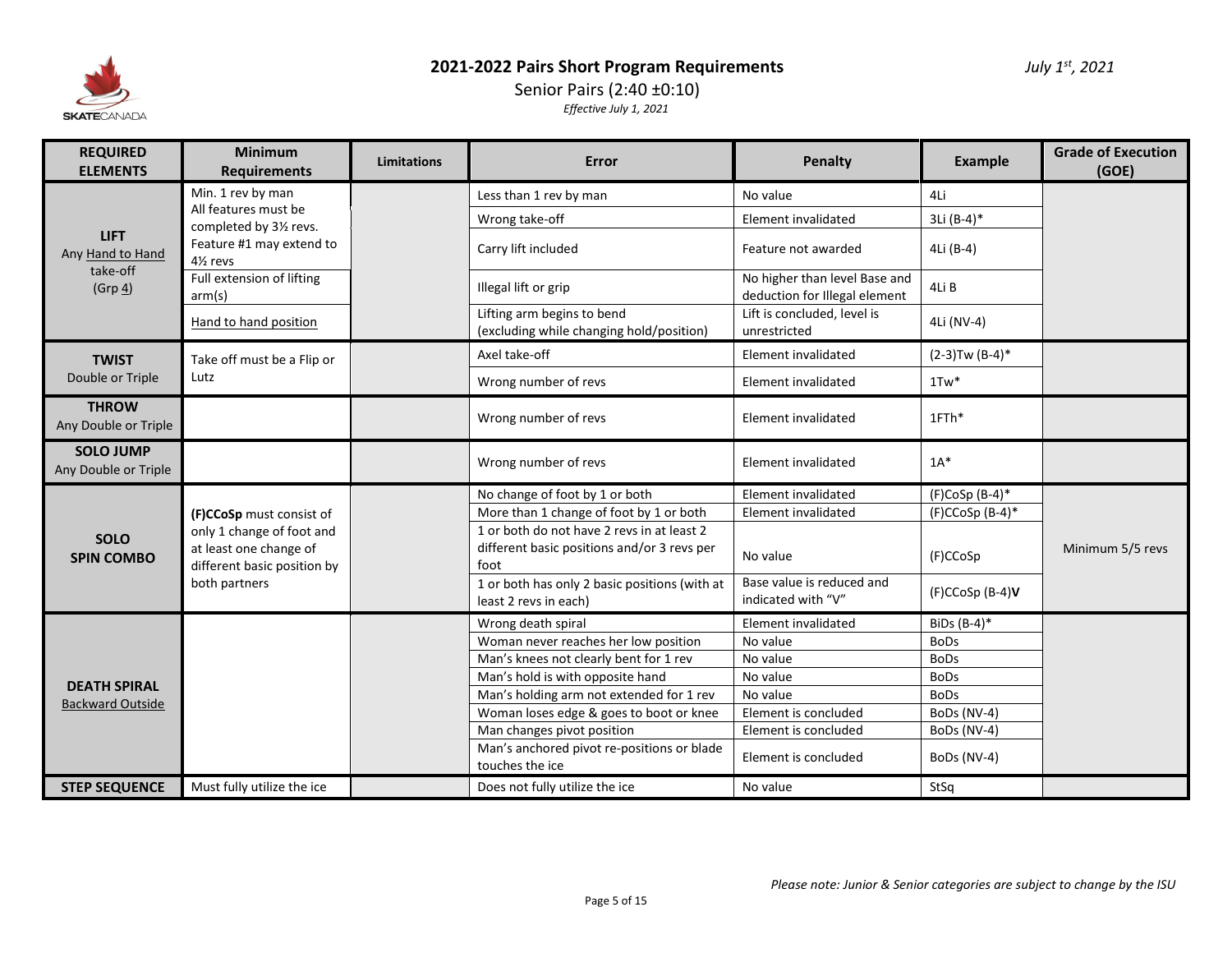

# Pre-Juvenile Pairs (2:30 ±0:10)

|                                                          |                                                                              | LIFT (not allowed)                                   |                                                                                                                                                                                             | <b>TWIST</b> (not allowed) |                                                      |                |                                                                                |
|----------------------------------------------------------|------------------------------------------------------------------------------|------------------------------------------------------|---------------------------------------------------------------------------------------------------------------------------------------------------------------------------------------------|----------------------------|------------------------------------------------------|----------------|--------------------------------------------------------------------------------|
| <b>WBP</b><br><b>Restrictions</b>                        | <b>Minimum</b><br><b>Requirements (by both)</b>                              | <b>Limitations</b>                                   | Error                                                                                                                                                                                       |                            | Penalty                                              | <b>Example</b> | <b>Grade of Execution</b><br>(GOE)                                             |
| <b>THROW</b><br>Max <sub>1</sub>                         |                                                                              |                                                      | Two throws are performed                                                                                                                                                                    |                            | Second throw is<br>invalidated                       | 2STh<br>2LoTh* |                                                                                |
| <b>SOLO JUMP</b><br>Max 2<br>May have 2<br>solo jumps OR | 2 jumps, 1 of which may<br>be in a combo or seq<br>(2A or higher may only be | Jump combo<br>may contain<br>no more than<br>2 jumps | Jump combo includes 3 jumps                                                                                                                                                                 |                            | The last jump will<br>have no value                  | $2F+2T+1Lo*$   |                                                                                |
| 1 solo jump<br>and 1 jump<br>Combo or Seq                | repeated in the same<br>combo or seq)                                        |                                                      | Jump sequence is executed other than a direct step<br>in between the first jump and an axel type jump                                                                                       |                            | Jump(s) after the first<br>is invalidated            | 1Lz+SEQ+1A*    |                                                                                |
|                                                          |                                                                              |                                                      | 1 or both do not have 2 revs in a basic position                                                                                                                                            |                            | No value                                             |                | Minimum 3 revs or 3 revs per foot                                              |
| <b>SOLO SPIN</b>                                         |                                                                              |                                                      | Combo: 1 or both do not have 2 revs in at least 2<br>different basic positions                                                                                                              |                            | No value                                             | (F)(C)CoSp     | if change of foot is executed                                                  |
| Max 1<br>(May be in<br>combo)                            | Change of foot optional                                                      | <b>Max Level B</b>                                   | Combo: 1 or both has only 2 basic positions (with at<br>least 2 revs in each)<br>If change of foot executed, less than 3 revs before or<br>after the change of foot executed by one or both |                            | Base value is reduced<br>and indicated with<br>''V'' | (F)CCoSp (B)V  | Penalty:<br>GOE reduction for "Less than<br>required revolutions"              |
|                                                          |                                                                              |                                                      | Change of foot by 1 or both                                                                                                                                                                 |                            | Element invalidated                                  | PSpB*          |                                                                                |
| <b>PAIR SPIN</b>                                         |                                                                              |                                                      | Short stop, except when changing directions<br>PSp, 1 or both do not have 2 revs in a basic position                                                                                        |                            | Spin is concluded                                    | PSp (NV-B)     | Minimum 3 revs                                                                 |
|                                                          | Must be in 1 position,<br>no change of foot                                  | Max Level B                                          |                                                                                                                                                                                             |                            | No value                                             | PSp            | Penalty:<br>GOE reduction for "Less than                                       |
| Max 1                                                    |                                                                              |                                                      | PCoSp is performed: change of foot and positions by<br>1 or both                                                                                                                            |                            | Element invalidated                                  | PCoSpB*        | required revolutions"                                                          |
|                                                          |                                                                              |                                                      | Woman never reaches her low position<br>(for a PiF, never attains chosen position)                                                                                                          |                            | No value                                             |                |                                                                                |
| <b>DEATH</b>                                             | Any Pivot Figure                                                             |                                                      | Man's knees not clearly bent for 1 rev                                                                                                                                                      |                            | No value                                             |                |                                                                                |
| <b>SPIRAL</b>                                            | or                                                                           | Max Level B                                          | Man's holding arm not extended for 1 rev                                                                                                                                                    |                            | No value                                             |                |                                                                                |
| Max 1 (Any)                                              | Any Death Spiral                                                             |                                                      | Woman loses edge & goes to boot or knee                                                                                                                                                     |                            | Element is concluded                                 |                |                                                                                |
|                                                          |                                                                              |                                                      | Man changes pivot position                                                                                                                                                                  |                            | Element is concluded                                 |                |                                                                                |
|                                                          |                                                                              |                                                      | Man's anchored pivot re-positions or blade touches<br>the ice                                                                                                                               |                            | Element is concluded                                 |                |                                                                                |
| <b>SPIRAL</b><br><b>SEQUENCE</b>                         | Sustained position with<br>knee and foot above hip<br>on each foot           | Max Level B                                          | Knee and foot drops at, or lower than hip level on<br>one or both spirals                                                                                                                   |                            | No value                                             | SpSq           | One or both spirals too short or<br>with edge not well established<br>Penalty: |
|                                                          | At least one spiral must<br>be unsupported                                   |                                                      | No unsupported spiral                                                                                                                                                                       |                            | No value                                             | SpSq           | GOE reduction for "poor position"<br>and/or "poor edge"                        |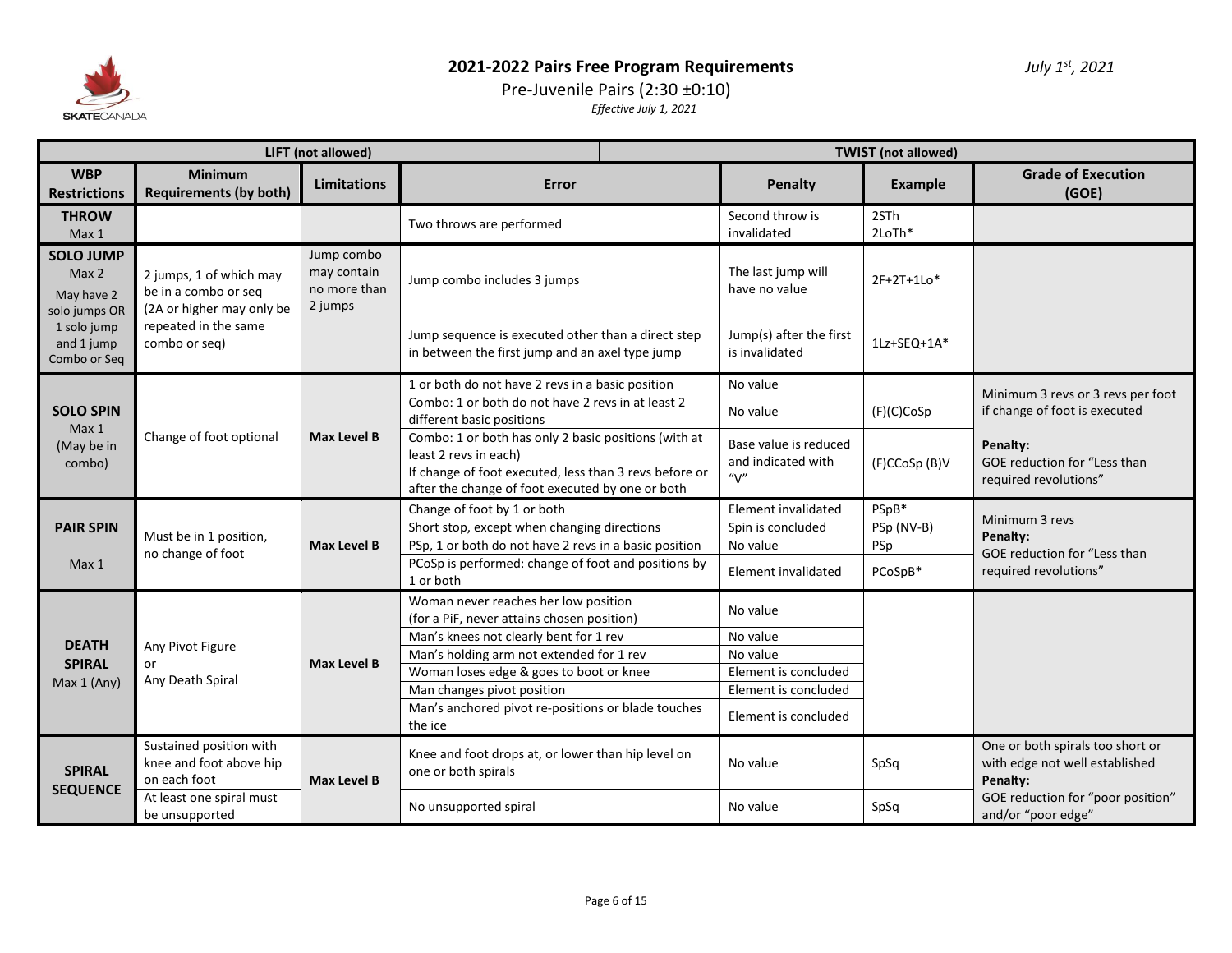

# Juvenile Pairs (2:30 ±0:10)

| <b>WBP</b><br><b>Restrictions</b>                                  | <b>Minimum Requirements</b>                                        | Limitations                                    | Error                                                                                                      | Penalty                                         | Example                | <b>Grade of Execution</b><br>(GOE)                                                                           |
|--------------------------------------------------------------------|--------------------------------------------------------------------|------------------------------------------------|------------------------------------------------------------------------------------------------------------|-------------------------------------------------|------------------------|--------------------------------------------------------------------------------------------------------------|
| <b>LIFT</b><br>Max 1<br>Group 1 or<br>Group 2 (1Li,<br>$2Li$ )     | Min. 1 rev by man                                                  | <b>Max Level B</b>                             | Change of hold or change of Lady's position during<br>the lift with 1 rev before and after the change      | No value                                        | 1Li<br>2Li             |                                                                                                              |
| <b>TWIST</b><br>(single)                                           | Lz, F, T or A take-off is<br>permitted                             | <b>Max Level B</b>                             | Missing rotation of 1/2 revolution or more<br>Wrong number of revs                                         | Downgraded Twist<br>Element invalidated         | $1$ Tw $<<$ B<br>2TwB* |                                                                                                              |
| <b>THROW</b><br>Max 1                                              |                                                                    |                                                | Two throws are performed                                                                                   | Second throw is<br>invalidated                  | 2STh<br>2LoTh*         |                                                                                                              |
| <b>SOLO JUMP</b><br>Max <sub>2</sub>                               | 2 jumps, 1 of which may<br>be in a combo or seq                    | Jump combo may contain<br>no more than 2 jumps | Jump combo includes 3 jumps                                                                                | The last jump will have<br>no value             | $2F+2T+1Lo*$           |                                                                                                              |
| May have 2 solo<br>jumps OR 1 solo<br>jump and 1 jump<br>Combo/Seq | (2A or higher may only be<br>repeated in the same<br>combo or seq) |                                                | Jump sequence is executed other than a direct step<br>from the first jump to an axel type jump             | Jump(s) after the first is<br>invalidated       | 1Lz+SEQ+1A*            |                                                                                                              |
|                                                                    |                                                                    |                                                | 1 or both do not have 2 revs in a basic position                                                           | No value                                        |                        | Minimum 3 revs or                                                                                            |
| <b>SOLO SPIN</b><br>Max <sub>1</sub>                               |                                                                    | <b>Max Level B</b>                             | Combo: 1 or both do not have 2 revs in at least 2<br>different basic positions                             | No value                                        | (F)(C)CoSp             | 3/3 if change of<br>foot is executed<br>Penalty:<br>GOE reduction for<br>"Less than required<br>revolutions" |
| (May be in                                                         | Change of foot optional                                            |                                                | Combo: 1 or both has only 2 basic positions (with at<br>least 2 revs in each)                              | Base value is reduced                           | (F)CCoSp (B)V          |                                                                                                              |
| combo)                                                             |                                                                    |                                                | If change of foot executed, less than 3 revs before or<br>after the change of foot executed by one or both | and indicated with "V"                          |                        |                                                                                                              |
|                                                                    |                                                                    |                                                | Short stop, except when changing directions                                                                | Spin is concluded                               |                        | Minimum 3 revs or 3/3                                                                                        |
| <b>PAIR SPIN</b>                                                   | PSp may contain either                                             |                                                | PSp, 1 or both do not have 2 revs in a basic position                                                      | No value                                        | PSp                    | if change of foot is                                                                                         |
| Max <sub>1</sub><br>(May NOT be in                                 | changes of position or a<br>change of foot but not                 | <b>Max Level B</b>                             | PCoSp is performed: change of foot and positions by<br>1 or both                                           | Element invalidated                             | PCoSp B*               | executed<br>Penalty:                                                                                         |
| combo)                                                             | both                                                               |                                                | If change of foot executed, less than 3 revs before or<br>after the change of foot executed by one or both | Base value is reduced<br>and indicated with "V" | PSp(NV-B)V             | <b>GOE</b> reduction for<br>"Less than required<br>revolutions"                                              |
|                                                                    |                                                                    |                                                | Woman never reaches her low position<br>(for a PiF, never attains chosen position)                         | No value                                        |                        |                                                                                                              |
| <b>DEATH</b>                                                       |                                                                    |                                                | Man's knees not clearly bent for 1 rev                                                                     | No value                                        |                        |                                                                                                              |
| <b>SPIRAL</b>                                                      | Any Pivot Figure<br>or                                             | <b>Max Level B</b>                             | Man's holding arm not extended for 1 rev                                                                   | No value                                        |                        |                                                                                                              |
| Max 1                                                              | Any Death Spiral                                                   |                                                | Woman loses edge & goes to boot or knee                                                                    | Element is concluded                            |                        |                                                                                                              |
| (Any)                                                              |                                                                    |                                                | Man changes pivot position                                                                                 | Element is concluded                            |                        |                                                                                                              |
|                                                                    |                                                                    |                                                | Man's anchored pivot re-positions or blade touches<br>the ice                                              | Element is concluded                            |                        |                                                                                                              |
| <b>STEP</b><br><b>SEQUENCE</b>                                     | Must fully utilize the ice<br>surface                              | Max Level B                                    | Does not fully utilize the ice surface                                                                     | No value                                        | StSq                   |                                                                                                              |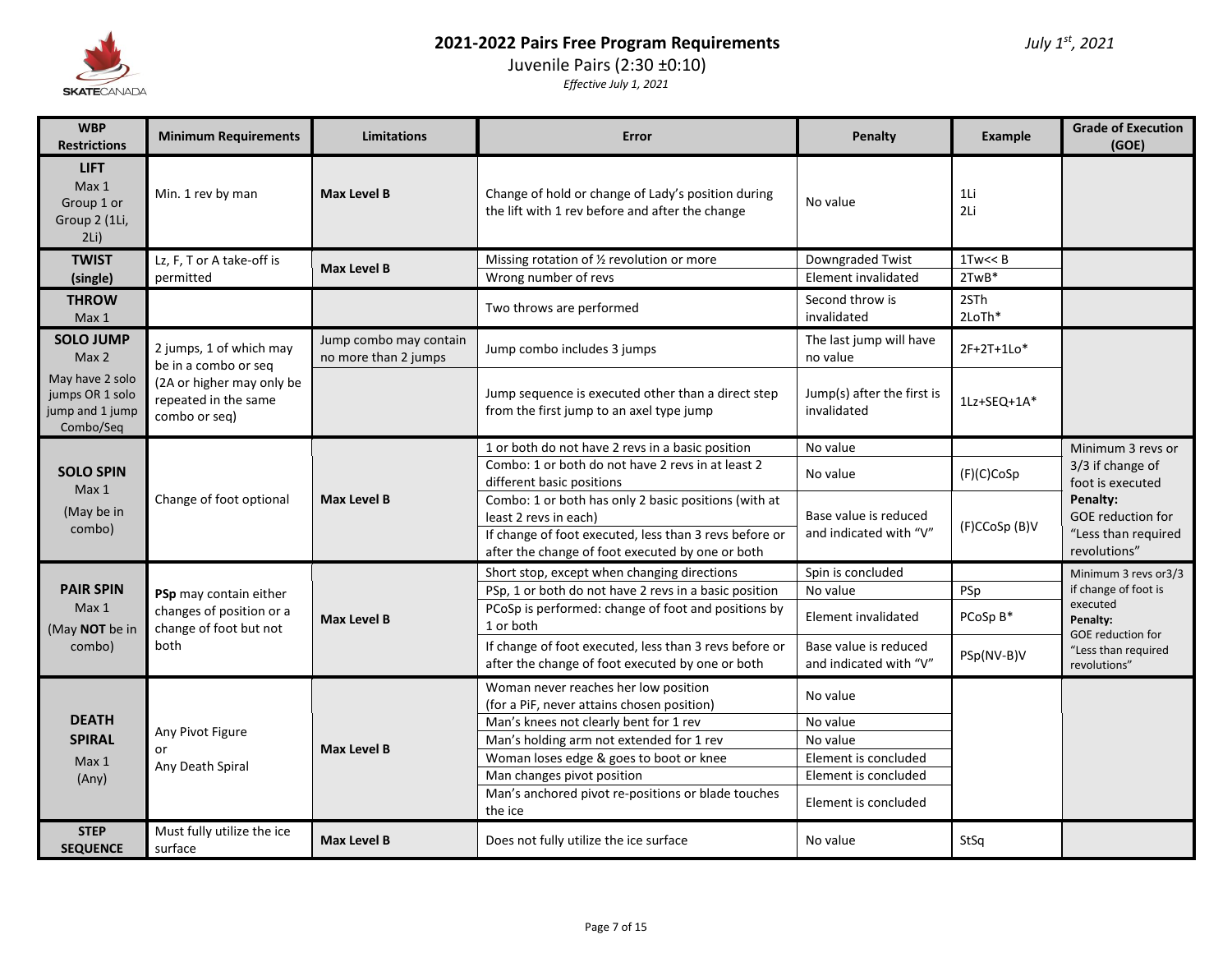

| <b>Bonus:</b> Fully rotated or landed on the quarter (q) 2A jump (+1.0) |                                                                                                                        |                                                       |                                                                                                                                                                                                                                             |                                                                   |                   |                                                                     |  |
|-------------------------------------------------------------------------|------------------------------------------------------------------------------------------------------------------------|-------------------------------------------------------|---------------------------------------------------------------------------------------------------------------------------------------------------------------------------------------------------------------------------------------------|-------------------------------------------------------------------|-------------------|---------------------------------------------------------------------|--|
| <b>WBP</b><br><b>Restrictions</b>                                       | <b>Minimum</b><br><b>Requirements</b>                                                                                  | <b>Limitations</b>                                    | Error                                                                                                                                                                                                                                       | <b>Penalty</b>                                                    | <b>Example</b>    | <b>Grade of Execution</b><br>(GOE)                                  |  |
| <b>LIFT</b>                                                             | Min. 1 rev by man                                                                                                      | Max Level 2                                           | Less than 1 rev by man                                                                                                                                                                                                                      | No value                                                          |                   |                                                                     |  |
| Max <sub>2</sub>                                                        |                                                                                                                        | No credit feature:                                    | Carry lift included                                                                                                                                                                                                                         | No penalty                                                        |                   |                                                                     |  |
| (must be from<br>different groups,<br>unless both are<br>Group 1)       | All features must be<br>completed by 31/2 revs.<br>Feature #1 may extend<br>to 41/2 revs                               | $\bullet$ Change of<br>rotational<br>direction by the | Illegal lift or grip                                                                                                                                                                                                                        | No higher than level<br>Base and deduction<br>for Illegal element |                   |                                                                     |  |
|                                                                         | Full extension of lifting<br>arm(s) for Grp 3, 4 & 5                                                                   | man<br>$\bullet$ Carry                                | Lifting arm begins to bend<br>(excluding while changing hold/position)                                                                                                                                                                      | Lift is concluded, level<br>is unrestricted                       |                   |                                                                     |  |
| <b>TWIST</b><br>Max 1<br>(Single or Double)                             | Lz, F, T or A take-off is<br>permitted                                                                                 | Max Level 2                                           | Missing rotation of 1/2 revolution or more                                                                                                                                                                                                  | Downgraded Twist                                                  | $2Tw<< (B-2)$     |                                                                     |  |
| <b>THROW</b><br>Max 2                                                   | Must be different<br><b>Throws</b>                                                                                     | FTh and LzTh are<br>considered the same               | Both a Flip and a Lutz throw are included                                                                                                                                                                                                   | Second throw is<br>invalidated                                    | 2FTh<br>2LzTh*    |                                                                     |  |
|                                                                         | 2 jumps, 1 of which must<br>be in a combo or seq<br>(2A or higher may only<br>be repeated in the same<br>combo or seq) | Jump combo may<br>contain no more<br>than 2 jumps     | Jump combo includes 3 jumps                                                                                                                                                                                                                 | The last jump will have<br>no value                               | 2F+2T+1Lo*        |                                                                     |  |
| <b>SOLO JUMP</b><br>Max 2                                               |                                                                                                                        |                                                       | Both jumps executed as solo jumps                                                                                                                                                                                                           | +REP added to 2nd<br>jump                                         | 2Lo<br>$2F + REP$ |                                                                     |  |
|                                                                         |                                                                                                                        |                                                       | Jump sequence is executed other than a direct step<br>from the first jump to an axel type jump                                                                                                                                              | Jump(s) after the first<br>is invalidated                         | 2Lz+SEQ+1A*       |                                                                     |  |
|                                                                         | PSp may contain either                                                                                                 |                                                       | Short stop, except when changing directions                                                                                                                                                                                                 | Spin is concluded                                                 | $P(Co)Sp(B-2)$    |                                                                     |  |
| <b>PAIR SPIN OR</b><br><b>PAIR SPIN</b>                                 | changes of position or a<br>change of foot but not                                                                     |                                                       | PSp with change of foot or PCoSp: less than 3 revs<br>(before or after the change of foot) executed by both                                                                                                                                 | Base value is reduced                                             |                   | Minimum 6 revs.                                                     |  |
| <b>COMBO</b>                                                            | both<br>PCoSp must consist of at                                                                                       | Max Level 2                                           | PCoSp: less than 3 basic positions (with 2 revs) by either                                                                                                                                                                                  | and indicated with "V"                                            | $P(Co)Sp(B-2)V$   | Penalty:<br>GOE reduction for<br>"Less than required<br>revolutions |  |
| Max <sub>1</sub>                                                        | least 1 change of foot and<br>at least one change of<br>different basic position by<br>both partners                   |                                                       | PSp: less than 2 revs in a basic position by either, or (if a<br>change of foot) less than 3 revs on both feet by either<br>PCoSp: less than 2 revs in 2 different basic positions by<br>either, or less than 3 revs on both feet by either | No value                                                          | P(Co)Sp           |                                                                     |  |
|                                                                         |                                                                                                                        |                                                       | Woman never reaches her low position                                                                                                                                                                                                        | No value                                                          |                   |                                                                     |  |
|                                                                         | Any Death Spiral                                                                                                       |                                                       | Man's knees not clearly bent for 1 rev                                                                                                                                                                                                      | No value                                                          |                   |                                                                     |  |
| <b>DEATH SPIRAL</b>                                                     |                                                                                                                        |                                                       | Man's hold is with opposite hand                                                                                                                                                                                                            | No value                                                          |                   |                                                                     |  |
| Max 1                                                                   | (Pivot Figure not                                                                                                      | <b>Max Level 2</b>                                    | Man's holding arm not extended for 1 rev                                                                                                                                                                                                    | No value                                                          |                   |                                                                     |  |
| (Any)                                                                   | allowed)                                                                                                               |                                                       | Woman loses edge & goes to boot or knee                                                                                                                                                                                                     | Element is concluded                                              |                   |                                                                     |  |
|                                                                         |                                                                                                                        |                                                       | Man changes pivot position                                                                                                                                                                                                                  | Element is concluded                                              |                   |                                                                     |  |
|                                                                         |                                                                                                                        |                                                       | Man's anchored pivot re-positions or blade touches the ice                                                                                                                                                                                  | Element is concluded                                              |                   |                                                                     |  |
| <b>CHOREO</b><br><b>SEQUENCE</b>                                        | Must be clearly visible                                                                                                |                                                       | Not clearly visible                                                                                                                                                                                                                         | No value                                                          |                   |                                                                     |  |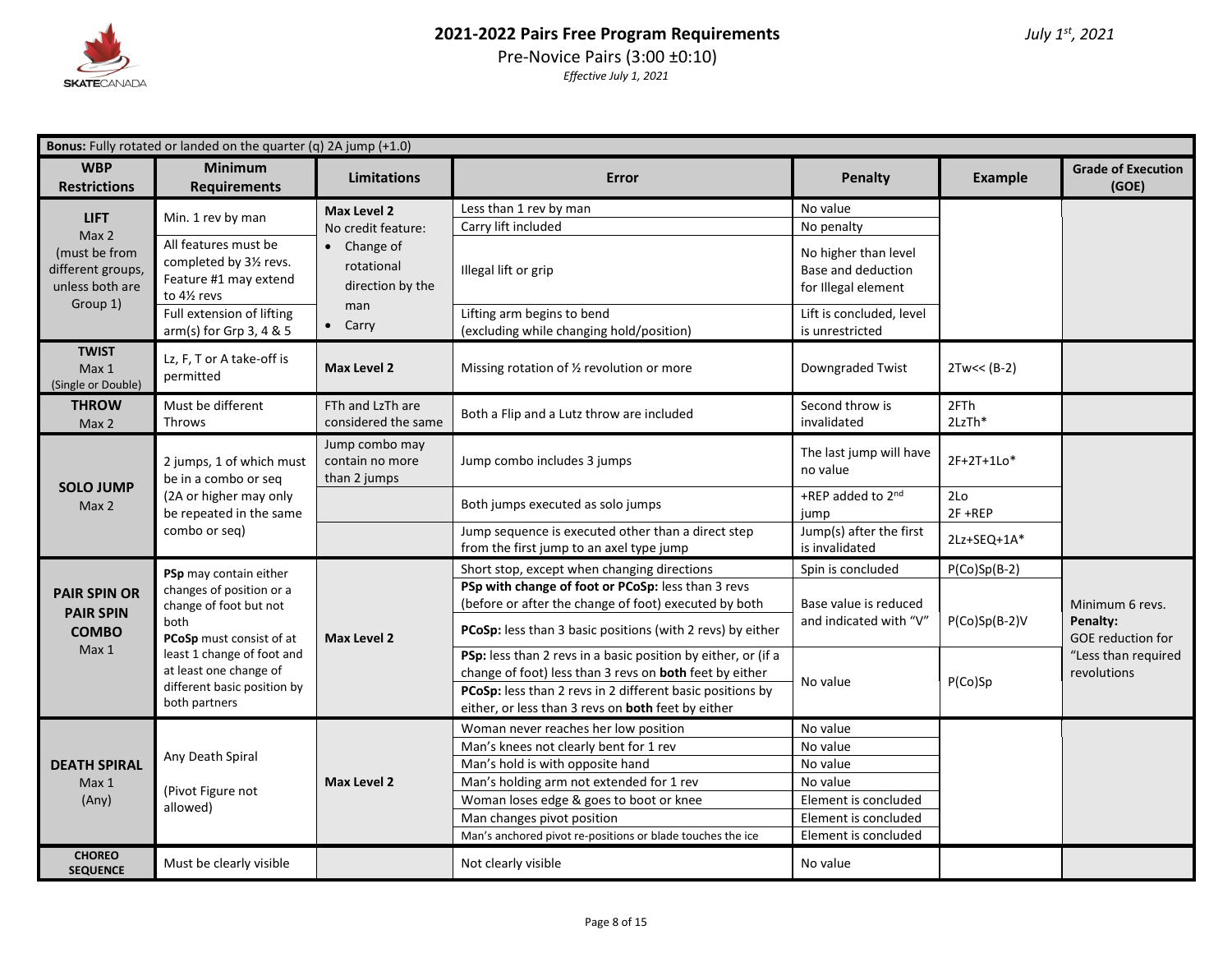

# Novice Pairs (3:30 ±0:10)

| <b>Bonus:</b> Each throw and solo jump identified as a fully rotated or landed on the quarter (q) triple $(+1.0)$ |                                                                                                                                                                                                |                                                                    |                                                                                                                                                                                                                                                                       |                                                                                                                                            |                |                                                          |  |  |
|-------------------------------------------------------------------------------------------------------------------|------------------------------------------------------------------------------------------------------------------------------------------------------------------------------------------------|--------------------------------------------------------------------|-----------------------------------------------------------------------------------------------------------------------------------------------------------------------------------------------------------------------------------------------------------------------|--------------------------------------------------------------------------------------------------------------------------------------------|----------------|----------------------------------------------------------|--|--|
| <b>WBP Restrictions</b>                                                                                           | <b>Minimum Requirements</b>                                                                                                                                                                    | <b>Limitations</b>                                                 | Error                                                                                                                                                                                                                                                                 | Penalty                                                                                                                                    | <b>Example</b> | <b>Grade of Execution</b><br>(GOE)                       |  |  |
| <b>LIFT</b><br>Max 2<br>(must be from<br>different group)<br>(1 must be from<br>Group 3 or 4)                     | Min. 1 rev by man<br>All features must be<br>completed by 31/2 revs.<br>Feature #1 may extend to<br>4 <sup>1</sup> / <sub>2</sub> revs<br>Full extension of lifting<br>arm(s) for Grp 3, 4 & 5 | No credit feature:<br>Change of rotational<br>direction by the man | Less than 1 rev by man<br>2 <sup>nd</sup> carry lift included<br>Illegal lift or grip<br>Lifting arm begins to bend<br>(excluding while changing hold/position)                                                                                                       | No value<br>No penalty<br>No higher than level Base<br>and deduction for Illegal<br>element<br>Lift is concluded, level is<br>unrestricted |                |                                                          |  |  |
| <b>TWIST</b><br>Max 1<br>(Single or Double)                                                                       | Lz, F, T or A take-off is<br>permitted                                                                                                                                                         |                                                                    | Missing rotation of 1/2 revolution or more                                                                                                                                                                                                                            | Downgraded Twist                                                                                                                           | $2Tw<< (B-4)$  |                                                          |  |  |
| <b>THROW</b><br>Max 2                                                                                             | Must be different Throws                                                                                                                                                                       | FTh and LzTh are<br>considered the same                            | Both a Flip and a Lutz throw are included                                                                                                                                                                                                                             | Second throw is<br>invalidated                                                                                                             | 2FTh<br>2LzTh* |                                                          |  |  |
|                                                                                                                   | 2 jumps, 1 of which must<br>be in a combo or seq                                                                                                                                               | Jump combo may                                                     | Jump combo includes 3 jumps                                                                                                                                                                                                                                           | The last jump will have<br>no value                                                                                                        | 2F+2T+1Lo*     |                                                          |  |  |
| <b>SOLO JUMP</b><br>Max 2                                                                                         | (2A or higher may only be<br>repeated in the same<br>combo or seq)                                                                                                                             | contain no more than 2<br>jumps                                    | Both jumps executed as solo jumps                                                                                                                                                                                                                                     | +REP added to 2 <sup>nd</sup> jump                                                                                                         | 2Lo<br>2F+REP  |                                                          |  |  |
|                                                                                                                   |                                                                                                                                                                                                |                                                                    | Jump sequence is executed other than a direct step<br>from the first jump to an axel type jump                                                                                                                                                                        | Jump(s) after the first is<br>invalidated                                                                                                  | 2Lz+SEQ+1A*    |                                                          |  |  |
| <b>PAIR SPIN OR</b><br><b>PAIR SPIN</b><br><b>COMBO</b><br>Max 1                                                  | PSp may contain either<br>changes of position or a<br>change of foot but not both                                                                                                              | PCoSp must consist of at                                           | Short stop, except when changing directions<br>PSp with change of foot or PCoSp: less than 3 revs<br>(before or after the change of foot) executed by<br>both<br>PCoSp: less than 3 basic positions (with 2 revs) by<br>either                                        | Spin is concluded<br>Base value is reduced<br>and indicated with "V"                                                                       | P(Co)Sp (B-4)V | Minimum 6 revs<br>Penalty:                               |  |  |
|                                                                                                                   | least 1 change of foot and at<br>least one change of different<br>basic position by both<br>partners                                                                                           |                                                                    | PSp: less than 2 revs in a basic position by either,<br>or (if a change of foot) less than 3 revs on both<br>feet by either<br>PCoSp: less than 2 revs in 2 different basic<br>positions by either, or less than 3 revs on both feet<br>by either                     | No value                                                                                                                                   | P(Co)Sp        | GOE reduction for<br>"Less than required<br>revolutions" |  |  |
| <b>DEATH SPIRAL</b><br>Max 1<br>(Any)                                                                             | Any Death Spiral                                                                                                                                                                               |                                                                    | Woman never reaches her low position.<br>Man's knees not clearly bent for 1 rev<br>Man's holding arm not extended for 1 rev<br>Woman loses edge & goes to boot or knee<br>Man changes pivot position<br>Man's anchored pivot re-positions or blade touches<br>the ice | No value<br>No value<br>No value<br>Element is concluded<br>Element is concluded<br>Element is concluded                                   |                |                                                          |  |  |
| <b>CHOREO SEQUENCE</b>                                                                                            | Must be clearly visible                                                                                                                                                                        |                                                                    | Not clearly visible                                                                                                                                                                                                                                                   | No value                                                                                                                                   |                |                                                          |  |  |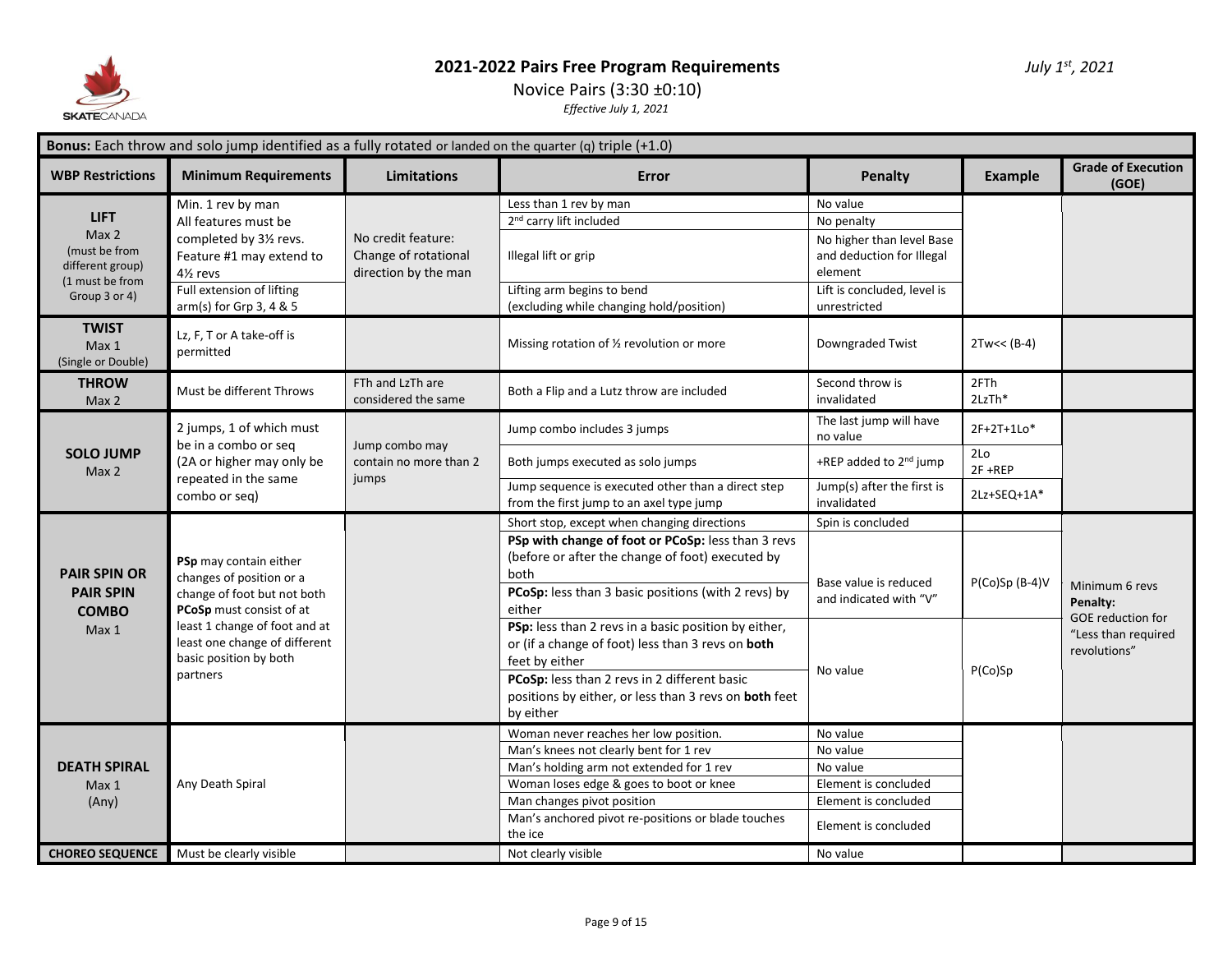

#### Junior Pairs (3:30 ±0:10) *Effective July 1, 2021*

| <b>WBP</b><br><b>Restrictions</b>                          | <b>Minimum</b><br><b>Requirements</b>                                                                                                                                 | <b>Limitations</b>                                                  | Error                                                                                          | Penalty                                                           | <b>Example</b>                | <b>Grade of Execution (GOE)</b>                                                      |
|------------------------------------------------------------|-----------------------------------------------------------------------------------------------------------------------------------------------------------------------|---------------------------------------------------------------------|------------------------------------------------------------------------------------------------|-------------------------------------------------------------------|-------------------------------|--------------------------------------------------------------------------------------|
|                                                            | <b>LIFT</b><br>Min. 1 rev by man<br>All features must be<br>Max 2<br>completed by 31/2 revs.<br>Feature #1 may extend<br>to 41/ <sub>2</sub> revs                     | May NOT include two<br>lifts of the same Group<br>(e.g. 3Li, 3Li)   | Less than 1 rev                                                                                | No value                                                          |                               |                                                                                      |
|                                                            |                                                                                                                                                                       |                                                                     | 2 <sup>nd</sup> carry lift included                                                            | No penalty                                                        |                               |                                                                                      |
| (not all from                                              |                                                                                                                                                                       |                                                                     | Illegal lift or grip                                                                           | No higher than level Base<br>and deduction for Illegal<br>element |                               |                                                                                      |
| same group)                                                |                                                                                                                                                                       |                                                                     | Lifting arm begins to bend<br>(excluding while changing hold/position)                         | Lift is concluded, level is<br>unrestricted                       |                               |                                                                                      |
| <b>TWIST</b><br>Max 1                                      | Lz, F, T or A take-off is<br>accepted                                                                                                                                 |                                                                     | Missing rotation of 1/2 revolution or more                                                     | Downgraded Twist                                                  | $3Tw<< (B-4)$                 |                                                                                      |
| <b>THROW</b><br>Max 2                                      | Must be different Throws                                                                                                                                              | FTh and LzTh are<br>considered the same                             | Both a Flip and a Lutz throw are included                                                      | Second throw receives<br>no value                                 | 3FTh<br>3LzTh*                |                                                                                      |
| <b>SOLO JUMP</b><br>Max 2                                  | 2 jumps, 1 of which<br>must be in a combo or<br>seq<br>(2A or higher may only<br>be repeated in the same<br>combo or seg)<br>Euler will be called clean<br>or << only | 2A or triple jumps may<br>not be repeated in<br>separate solo jumps | If in a jump combo, only<br>the repeated jump will<br>Repeated solo jump<br>not be counted     | <b>3S</b>                                                         |                               |                                                                                      |
|                                                            |                                                                                                                                                                       |                                                                     |                                                                                                |                                                                   | 3S*+2T+2Lo                    | GOE reduction if 1Eu is not<br>clearly jumped or if it is<br>executed as a step over |
|                                                            |                                                                                                                                                                       | Jump combo may<br>contain no more than 3<br>jumps                   | Jump combo executed with a 4 <sup>th</sup> jump                                                | The last jump will have<br>no value                               | 3T+2T+1T+2Lo*                 |                                                                                      |
|                                                            |                                                                                                                                                                       |                                                                     | Both jumps executed as solo jumps                                                              | +REP added to 2 <sup>nd</sup> jump                                | 2 <sub>Lo</sub><br>$2F + REP$ |                                                                                      |
|                                                            |                                                                                                                                                                       |                                                                     | Jump sequence is executed other than a direct<br>step from the first jump to an axel type jump | Jump(s) after the first is<br>invalidated                         | 2Lz+SEQ+1A*                   |                                                                                      |
|                                                            | PCoSp must consist of at<br>least 1 change of foot and<br>at least one change of<br>different basic position by<br>both partners                                      | PSp not allowed                                                     | 1 or both partners perform a PSp                                                               | Element invalidated                                               | $PSp(B-4)^*$                  | Minimum 8 revs<br>Penalty:                                                           |
|                                                            |                                                                                                                                                                       |                                                                     | Short stop, except when changing directions                                                    | Spin is concluded                                                 |                               |                                                                                      |
|                                                            |                                                                                                                                                                       |                                                                     | 1 or both do not have 2 revs in a basic position                                               | No value                                                          | P(Co)Sp                       |                                                                                      |
| <b>PAIR SPIN</b><br><b>COMBO</b><br>Max 1                  |                                                                                                                                                                       |                                                                     | 1 or both partners do not have at least 2 revs in 2<br>different basic positions               | No value                                                          |                               |                                                                                      |
|                                                            |                                                                                                                                                                       |                                                                     | Less than 3 revs on both feet by either partner                                                | No value                                                          |                               | <b>GOE reduction for "Less</b><br>than required revolutions"                         |
|                                                            |                                                                                                                                                                       |                                                                     | Less than 3 basic positions with 2 revs by either                                              | Base value is reduced<br>and indicated with "V"                   | PCoSp (B-4)V                  |                                                                                      |
|                                                            |                                                                                                                                                                       |                                                                     | Less than 3 revs before or after the change of foot<br>executed by both                        |                                                                   |                               |                                                                                      |
| <b>DEATH</b><br><b>SPIRAL</b><br>Max <sub>1</sub><br>(Any) | Any Death Spiral                                                                                                                                                      |                                                                     | Woman never reaches her low position.                                                          | No value                                                          |                               |                                                                                      |
|                                                            |                                                                                                                                                                       |                                                                     | Man's knees not clearly bent for 1 rev                                                         | No value                                                          |                               |                                                                                      |
|                                                            |                                                                                                                                                                       |                                                                     | Man's holding arm not extended for 1 rev                                                       | No value                                                          |                               |                                                                                      |
|                                                            |                                                                                                                                                                       |                                                                     | Woman loses edge & goes to boot or knee                                                        | Element is concluded                                              |                               |                                                                                      |
|                                                            |                                                                                                                                                                       |                                                                     | Man changes pivot position                                                                     | Element is concluded                                              |                               |                                                                                      |
|                                                            |                                                                                                                                                                       |                                                                     | Man's anchored pivot re-positions or blade<br>touches the ice                                  | Element is concluded                                              |                               |                                                                                      |
| <b>CHOREO SEQ  </b>                                        | Must be clearly visible                                                                                                                                               |                                                                     | Not clearly visible                                                                            | No value                                                          |                               |                                                                                      |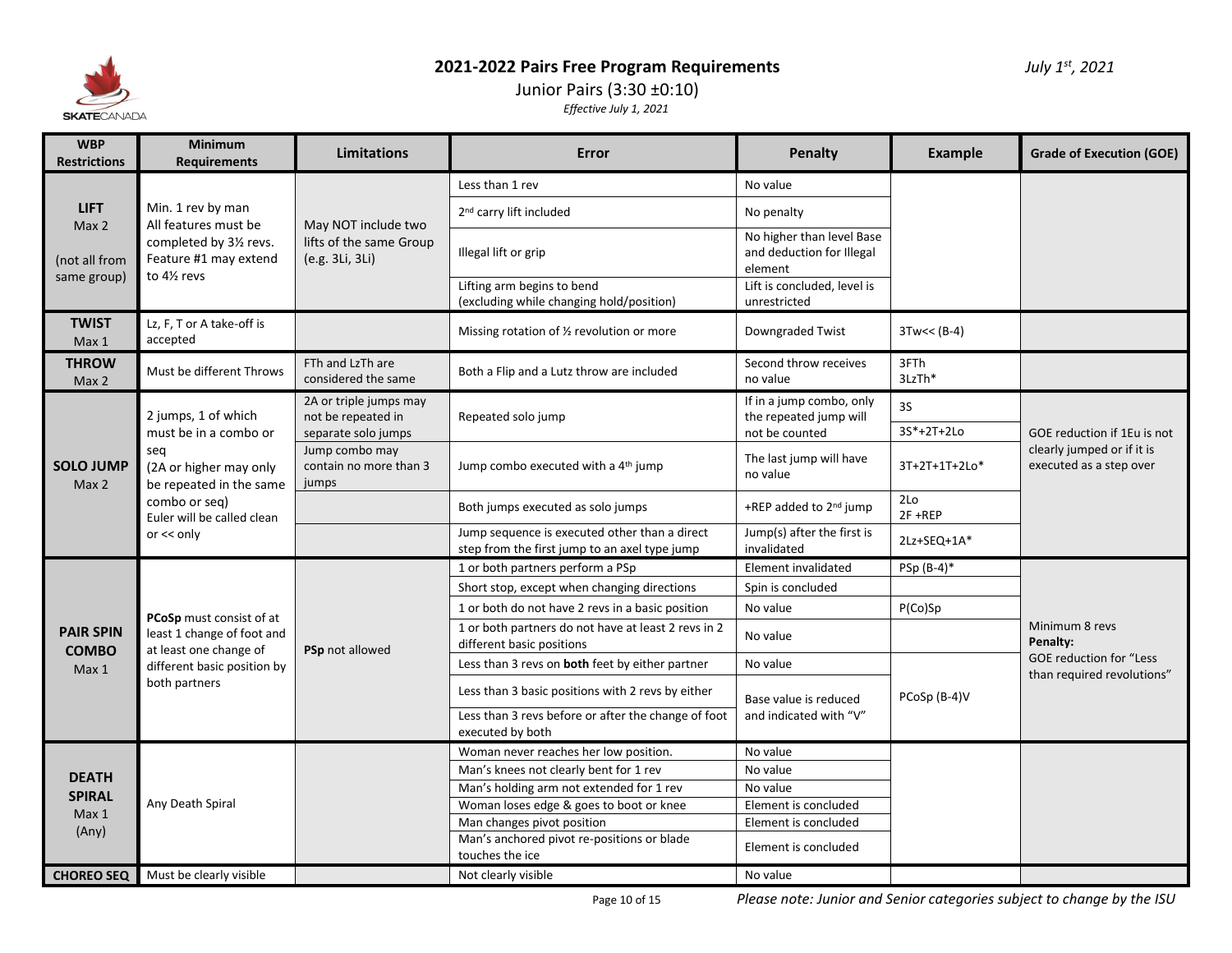

# Senior Pairs (4:00 ±0:10)

| <b>WBP</b><br><b>Restrictions</b>                    | <b>Minimum</b><br><b>Requirements</b>                                                                                                                                    | <b>Limitations</b>                                                                         | Error                                                                                          | <b>Penalty</b>                                                       | Example                       | <b>Grade of</b><br><b>Execution (GOE)</b>                                                         |
|------------------------------------------------------|--------------------------------------------------------------------------------------------------------------------------------------------------------------------------|--------------------------------------------------------------------------------------------|------------------------------------------------------------------------------------------------|----------------------------------------------------------------------|-------------------------------|---------------------------------------------------------------------------------------------------|
| <b>LIFT</b><br>Max <sub>3</sub>                      |                                                                                                                                                                          |                                                                                            | Less than 1 rev by man                                                                         | No value                                                             |                               |                                                                                                   |
|                                                      | Min. 1 rev by man                                                                                                                                                        |                                                                                            | 2 <sup>nd</sup> carry lift included                                                            | No penalty                                                           |                               |                                                                                                   |
|                                                      | All features must<br>be completed by                                                                                                                                     |                                                                                            | Illegal lift or grip                                                                           | No higher than level Base and<br>deduction for Illegal element       |                               |                                                                                                   |
| (not all                                             | $3\frac{1}{2}$ revs.<br>Feature #1 may<br>extend to 41/2 revs                                                                                                            | All lifts cannot be from the<br>same group. Lifts must<br>have different<br>abbreviations. | Lifting arm begins to bend                                                                     | Lift is concluded, level is                                          |                               |                                                                                                   |
| from same                                            |                                                                                                                                                                          |                                                                                            | (excluding while changing hold/position)                                                       | unrestricted                                                         |                               |                                                                                                   |
| group)                                               |                                                                                                                                                                          |                                                                                            | All 3 lifts executed are from the same group                                                   | The last performed lift receives<br>no value                         | 3Li (B-4)<br>3Li (B-4)*       |                                                                                                   |
| <b>TWIST</b><br>Max 1                                | Lz, F, T or A take-<br>off is accepted                                                                                                                                   |                                                                                            | Missing rotation of 1/2 revolution or more                                                     | Downgraded Twist                                                     | $3Tw<< (B-4)$                 |                                                                                                   |
| <b>THROW</b><br>Max 2                                | Must be different<br>Throws                                                                                                                                              | FTh and LzTh are<br>considered the same                                                    | Both a Flip and a Lutz throw are included                                                      | Second throw receives no value                                       | 3FTh<br>3LzTh*                |                                                                                                   |
| <b>SOLO JUMP</b><br>Max 2                            | 2 jumps, 1 of<br>which must be in<br>a combo or seq<br>(2A or higher may<br>only be repeated<br>in the same<br>combo or sea)<br>Euler will be called<br>clean or << only | 2A or triple jumps may not<br>be repeated in separate<br>solo jumps                        | Repeated solo jump                                                                             | If in a jump combo, only the<br>repeated jump will not be<br>counted | 3S<br>3S*+2T+2Lo              | <b>GOE reduction if</b><br>1Eu is not clearly<br>jumped or if it is<br>executed as a<br>step over |
|                                                      |                                                                                                                                                                          | Jump combo may contain<br>no more than 3 jumps                                             | Jump executed with a 4 <sup>th</sup> jump                                                      | The last jump will have no<br>value                                  | 3T+2T+1T+2Lo*                 |                                                                                                   |
|                                                      |                                                                                                                                                                          |                                                                                            | Both jumps executed as solo jumps                                                              | +REP added to 2 <sup>nd</sup> jump                                   | 2 <sub>Lo</sub><br>$2F + REP$ |                                                                                                   |
|                                                      |                                                                                                                                                                          |                                                                                            | Jump sequence is executed other than a direct step from<br>the first jump to an axel type jump | Jump(s) after the first is<br>invalidated                            | 2Lz+SEQ+1A*                   |                                                                                                   |
|                                                      | PCoSp must<br>consist of at least 1<br>change of foot and<br>at least one change<br>of different basic<br>position by both                                               | PSp not allowed                                                                            | 1 or both partners perform a PSp                                                               | Element invalidated                                                  | PSp (B-4)*                    | Minimum 8 revs<br>Penalty:<br><b>GOE</b> reduction                                                |
|                                                      |                                                                                                                                                                          |                                                                                            | Short stop, except when changing directions                                                    | Spin is concluded                                                    |                               |                                                                                                   |
| <b>PAIR SPIN</b><br><b>COMBO</b><br>Max <sub>1</sub> |                                                                                                                                                                          |                                                                                            | 1 or both do not have 2 revs in a basic position                                               | No value                                                             | PCoSp                         |                                                                                                   |
|                                                      |                                                                                                                                                                          |                                                                                            | 1 or both partners do not have at least 2 revs in 2 different<br>basic positions               | No value                                                             |                               |                                                                                                   |
|                                                      |                                                                                                                                                                          |                                                                                            | Less than 3 revs on both feet by either partner                                                | No value                                                             |                               | for "Less than                                                                                    |
|                                                      |                                                                                                                                                                          |                                                                                            | Less than 3 basic positions with 2 revs by either                                              |                                                                      | PCoSp (B-4)V                  | required revs"                                                                                    |
|                                                      |                                                                                                                                                                          |                                                                                            | Less than 3 revs before or after the change of foot executed<br>by both                        | Base value is reduced and<br>indicated with "V"                      |                               |                                                                                                   |
| <b>DEATH</b><br><b>SPIRAL</b><br>Max 1               | Must be different<br>from SP:<br>(no BoDs)                                                                                                                               |                                                                                            | BoDs is performed                                                                              | Element invalidated                                                  | BoDs $(B-4)^*$                |                                                                                                   |
|                                                      |                                                                                                                                                                          |                                                                                            | Woman never reaches her low position.                                                          | No value                                                             |                               |                                                                                                   |
|                                                      |                                                                                                                                                                          |                                                                                            | Man's knees not clearly bent for 1 rev                                                         | No value                                                             |                               |                                                                                                   |
|                                                      |                                                                                                                                                                          |                                                                                            | Man's holding arm not extended for 1 rev                                                       | No value                                                             |                               |                                                                                                   |
|                                                      |                                                                                                                                                                          |                                                                                            | Woman loses edge & goes to boot or knee                                                        | Element is concluded                                                 |                               |                                                                                                   |
|                                                      |                                                                                                                                                                          |                                                                                            | Man changes pivot position                                                                     | Element is concluded                                                 |                               |                                                                                                   |
|                                                      |                                                                                                                                                                          |                                                                                            | Man's anchored pivot re-positions or blade touches the ice                                     | Element is concluded                                                 |                               |                                                                                                   |
| <b>CHOREO</b><br><b>SEQ</b>                          | Must be clearly<br>visible                                                                                                                                               |                                                                                            | Not clearly visible                                                                            | No value                                                             |                               |                                                                                                   |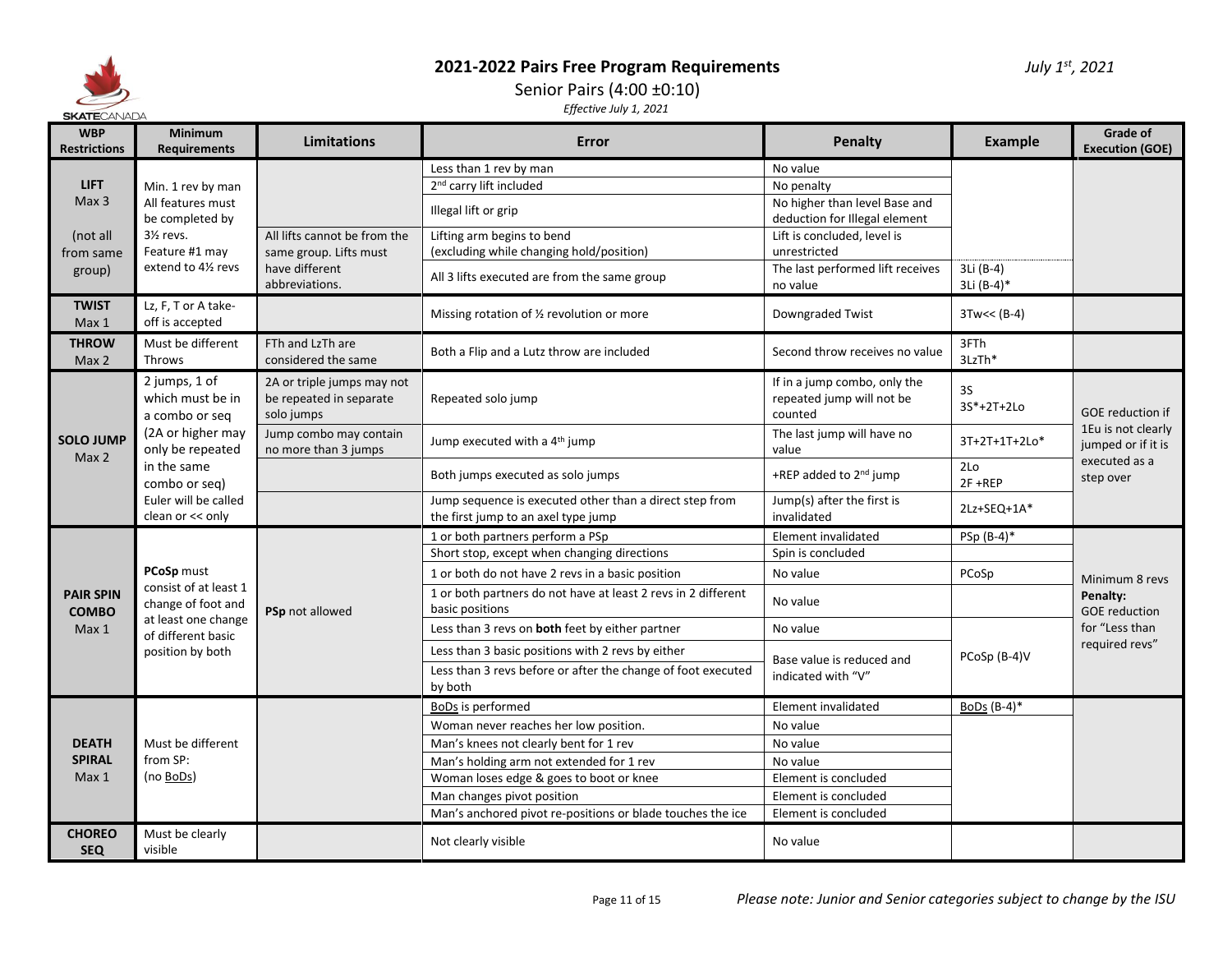

#### **SPIRAL SEQUENCE**

**Definition of a Spiral Sequence:** A collection of at least two spirals on different feet with at least one spiral in an unsupported position. The spirals may be connected by any number of steps, turns, hops or other comparable moves. The first two performed spirals shall be identified as the required spirals for the sequence. Additional spirals, if included, will be considered for GOE only. The spirals must not be separated by other elements such as jumps or spins.

**Definition of a Spiral:** A gliding position executed on one foot with free leg extended (including knee and foot) above hip level. Variations such as Biellmann, "Y" type, other similar types of positions with the free leg extended to the side or behind, and changes of free leg position while maintaining the spiral position (i.e. moving free leg from front to side, etc.) are permitted within the spiral position. Such variations or changes of positions are not considered to be different spirals for the purpose of identifying a spiral for the spiral sequence.

- A spiral sequence meeting the definition will be identified as "Basic Level".
- The element will be identified as "No Value" in the following situations:
	- o There is not a sustained spiral position (i.e. not kicked) on each foot
	- o There is not a spiral on each foot
	- o There is not at least one spiral with an unsupported position
- If either spiral is so short that the edge is not well-established, the edge is flat, or the position is not held long enough to be evaluated, the judges will apply the corresponding GOE reduction(s) as appropriate.
- In the case of a pair team, both partners must perform spirals meeting the spiral sequence definition.

| <b>Guidelines for establishing +GOE: SpSq</b>                             |  |  |  |  |
|---------------------------------------------------------------------------|--|--|--|--|
| For $+1$ : 1 bullets / For $+2$ : 2 bullets / For $+3$ : 3 bullets        |  |  |  |  |
| For +4: 4 bullets / For +5: 5 or more bullets                             |  |  |  |  |
| For +4 and +5, THE FIRST THREE bullets highlighted in bold<br>➤           |  |  |  |  |
| must be present                                                           |  |  |  |  |
| 1. Good body line and full extension in both spirals for 3 or more        |  |  |  |  |
| seconds each                                                              |  |  |  |  |
| 2. Effortless throughout with good energy, flow and execution             |  |  |  |  |
| 3. Element matches the music                                              |  |  |  |  |
| 4. Good ice coverage                                                      |  |  |  |  |
| 5. Good clarity and precision - attain positions quickly and effortlessly |  |  |  |  |
| 6. Creativity and originality                                             |  |  |  |  |
| 7. Good unison (Pairs only)                                               |  |  |  |  |

| <b>Guidelines for establishing GOE reductions for errors: SpSq</b> |              |  |
|--------------------------------------------------------------------|--------------|--|
| Fall                                                               | -5           |  |
| Stumble                                                            | $-1$ to $-3$ |  |
| One spiral not held for 3 seconds                                  | $-1$ to $-2$ |  |
| Both spirals not held for 3 seconds                                | $-3$ to $-4$ |  |
| Poor quality of position(s)                                        | $-1$ to $-3$ |  |
| Poor quality of edge(s)                                            | $-1$ to $-3$ |  |
| Does not correspond to the music                                   | $-1$ to $-3$ |  |
| Loss of control while executing the sequence                       | $-1$ to $-3$ |  |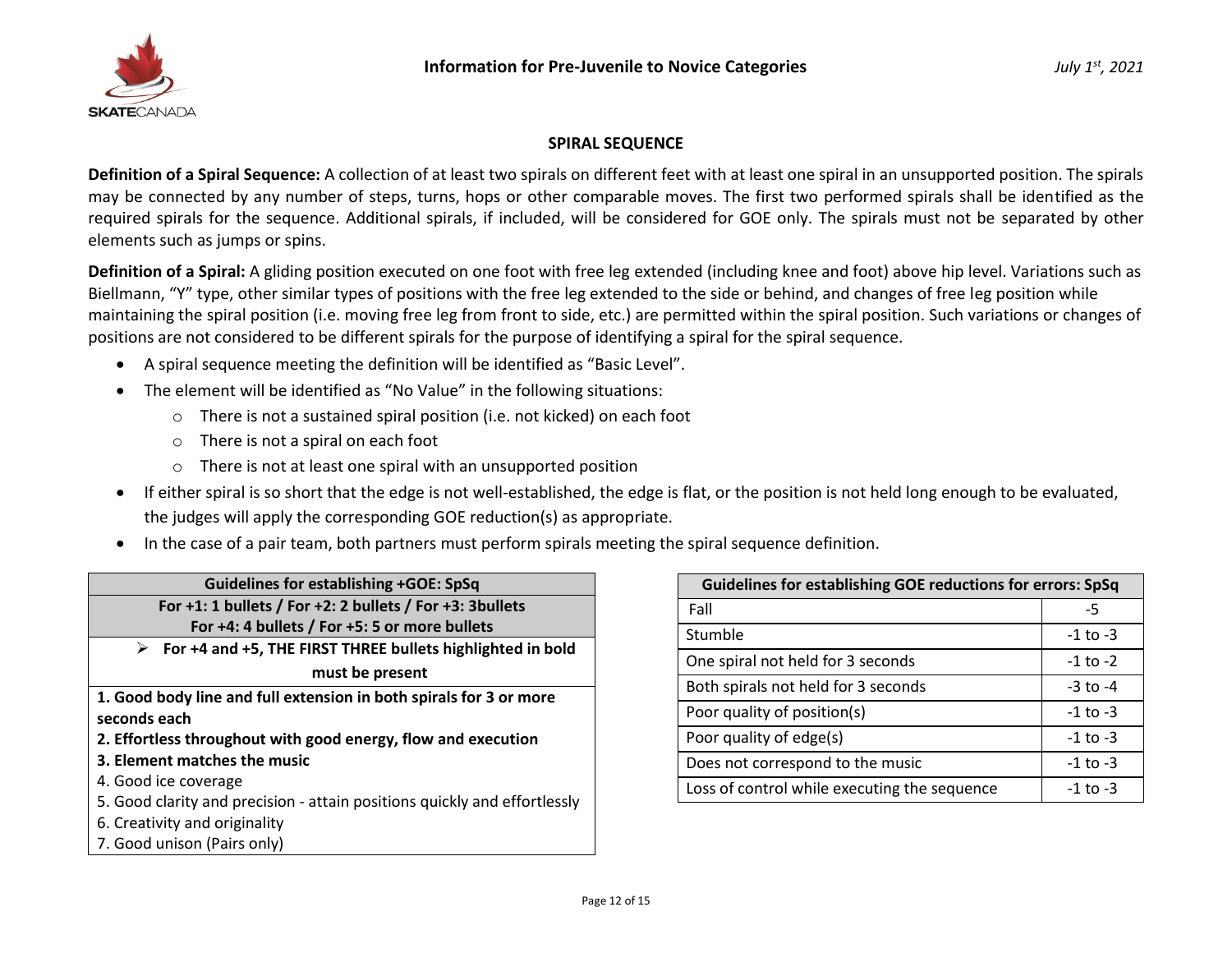

# **Group 1 LIFTS**

Group 1 Lift – New hold variations allowed: Lift where Lady's head remains up and she is lower than the man's shoulder. Possible grips are Hand to Armpit, Hand to Arm, Hand to Waist or Hand to Hand.

As the new hold variations for Group 1 Lifts include those from the Skate Canada Non Overhead Juvenile Lift all lifts meeting this definition will be identified as Group 1 Lifts.

Pre-Novice Pair Free: if a team chooses to include two Group 1 lifts in the Free Program, the Technical Controller must instruct the DIO or DS (manual entry) to over-ride the computer invalidation from Well Balanced. This is done by re-entering the element after the Well Balanced has been selected.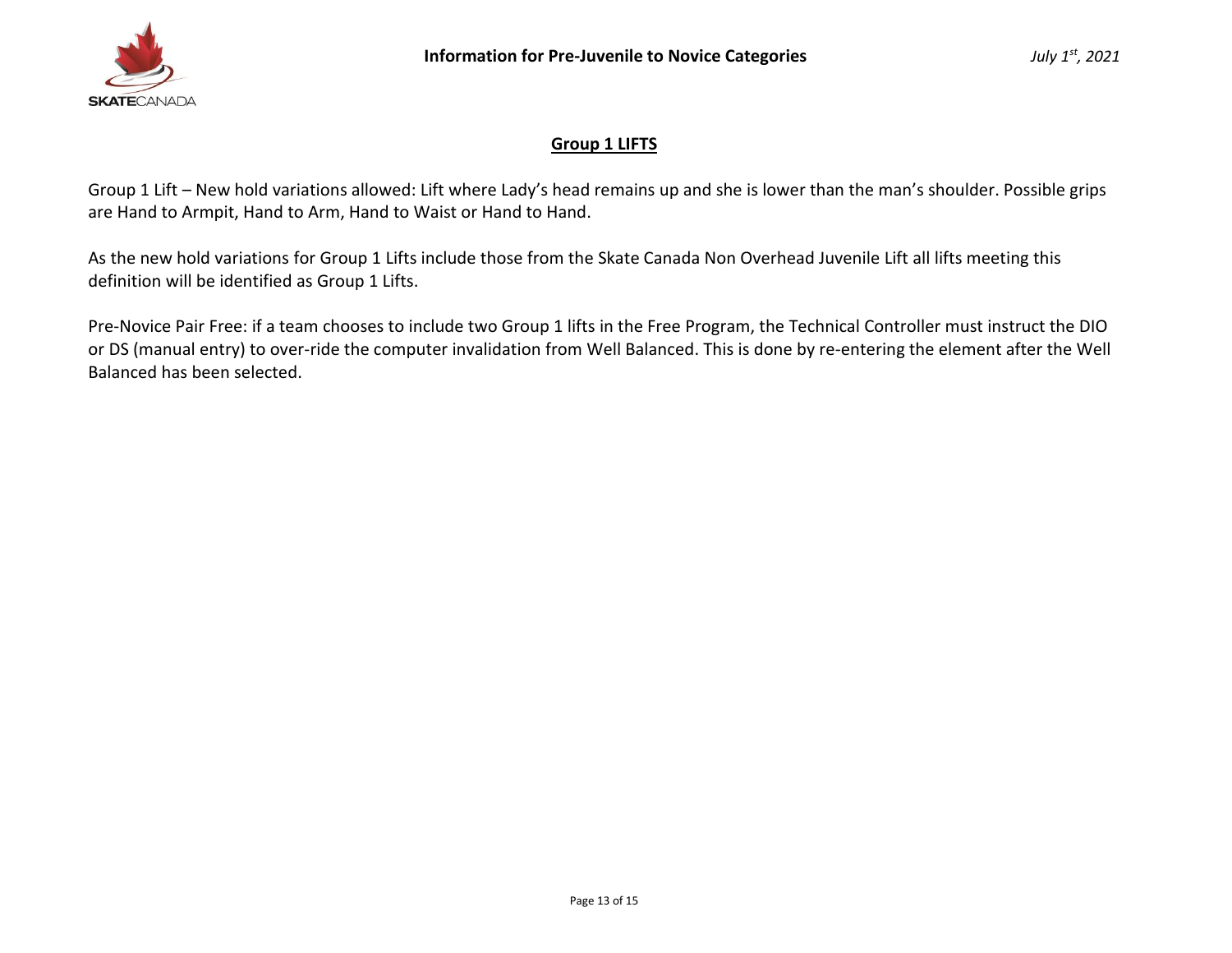

# **PIVOT FIGURE**

**Definition of a pivot figure:** One partner performs a pivot holding the other partner with a hand to hand grip. The partner executing the pivot must have clearly bent knees and arm extended fully for 1 revolution. The other partner can be in a spiral, spread-eagle or have an extended leg position.

These positive features and reductions are extracted from *[ISU Communication 2334](https://www.isu.org/docman-documents-links/isu-files/documents-communications/isu-communications/24665-isu-communication-2334/file)* with reference to Death Spirals. The list below has been edited slightly to match the Skate Canada program requirements.

| <b>Guidelines for +GOEs: PIVOT FIGURE</b>                            |  |  |  |  |
|----------------------------------------------------------------------|--|--|--|--|
| For +1: 1 bullet / For +2: 2 bullets / For +3: 3 bullets / For +4: 4 |  |  |  |  |
| bullets / For + 5: 5 or more bullets                                 |  |  |  |  |
| FOR + 4 and +5, THE FIRST THREE bullets highlighted in bold must be  |  |  |  |  |
| present                                                              |  |  |  |  |
| 1) very good positions of both partners                              |  |  |  |  |
| 2) good flow and speed throughout (including entry and exit)         |  |  |  |  |
| 3) effortless throughout                                             |  |  |  |  |
| 4) good controlled transition into required positions and on exit    |  |  |  |  |
| 5) good/continuous edges demonstrated by man and lady                |  |  |  |  |
| 6) element matches the music                                         |  |  |  |  |

| <b>Guidelines for establishing GOE reductions for errors: PIVOT</b> |              |  |  |
|---------------------------------------------------------------------|--------------|--|--|
| <b>FIGURE</b>                                                       |              |  |  |
| Fall                                                                | -5           |  |  |
| Poor pivot position (losing toe pick etc)                           | $-2$ to $-4$ |  |  |
| Poor or weak position of the lady (chosen                           | $-1$ to $-3$ |  |  |
| position not achieved) or man                                       |              |  |  |
| Slow or reduction of speed                                          | $-1$ to $-3$ |  |  |
| Lady's or man's weak edge quality                                   | $-1$ to $-2$ |  |  |
| Poor exit                                                           | $-1$ to $-3$ |  |  |

### **CHOREOGRAPHIC SEQUENCE**

A choreographic sequence consists of any kind of movements like steps, turns (except twizzles), spirals, arabesques, spread eagles, Ina Bauers, hydroblading, any jumps with maximum of 2 revolutions, spins, small lifts etc. Listed elements included in the Choreographic Sequence will not be called and will not occupy a box. The pattern is not restricted, but the sequence must be clearly visible. The Technical Panel identifies the choreographic sequence, which commences with the first skating movement and is concluded with the preparation to the next element (if the choreographic sequence is not the last element of the program)